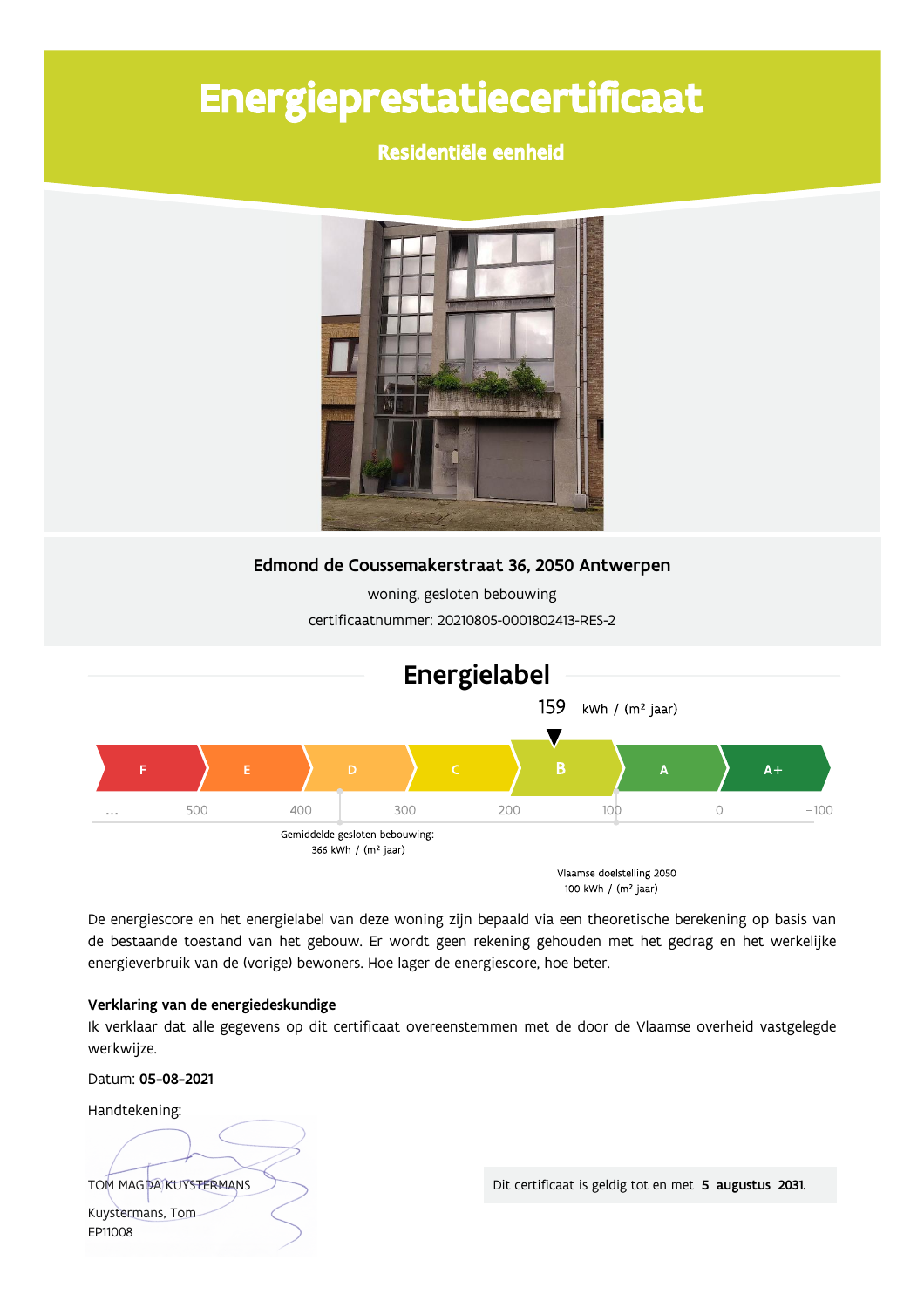**OF** 

 $2^{\circ}$ 

# Huidige staat van de woning

Om met uw woning te voldoen aan de energiedoelstelling, zijn er twee mogelijke pistes:

#### $(1)$ Inzetten op isolatie en verwarming

U isoleert elk deel van uw woning tot de voorziet doelstelling én  $\mathbf{u}$ een energie-efficiënte verwarmingsinstallatie (warmtepomp, condenserende ketel. (micro-)WKK. efficiënt warmtenet  $\bigcap_{ }$ decentrale toestellen met een totaal maximaal vermogen van 15 W/m<sup>2</sup>).

Energielabel van de woning

U behaalt een energielabel A voor uw woning(= energiescore van maximaal 100 kWh/(m<sup>2</sup> jaar)). U kiest op welke manier u dat doet: isoleren, efficiënt ventileren, efficiënt verwarmen, zonne-energie, hernieuwbare energie ...



De U-waarde beschrijft de isolatiewaarde van daken, muren, vloeren, vensters ... Hoe lager de U-waarde, hoe beter het constructiedeel isoleert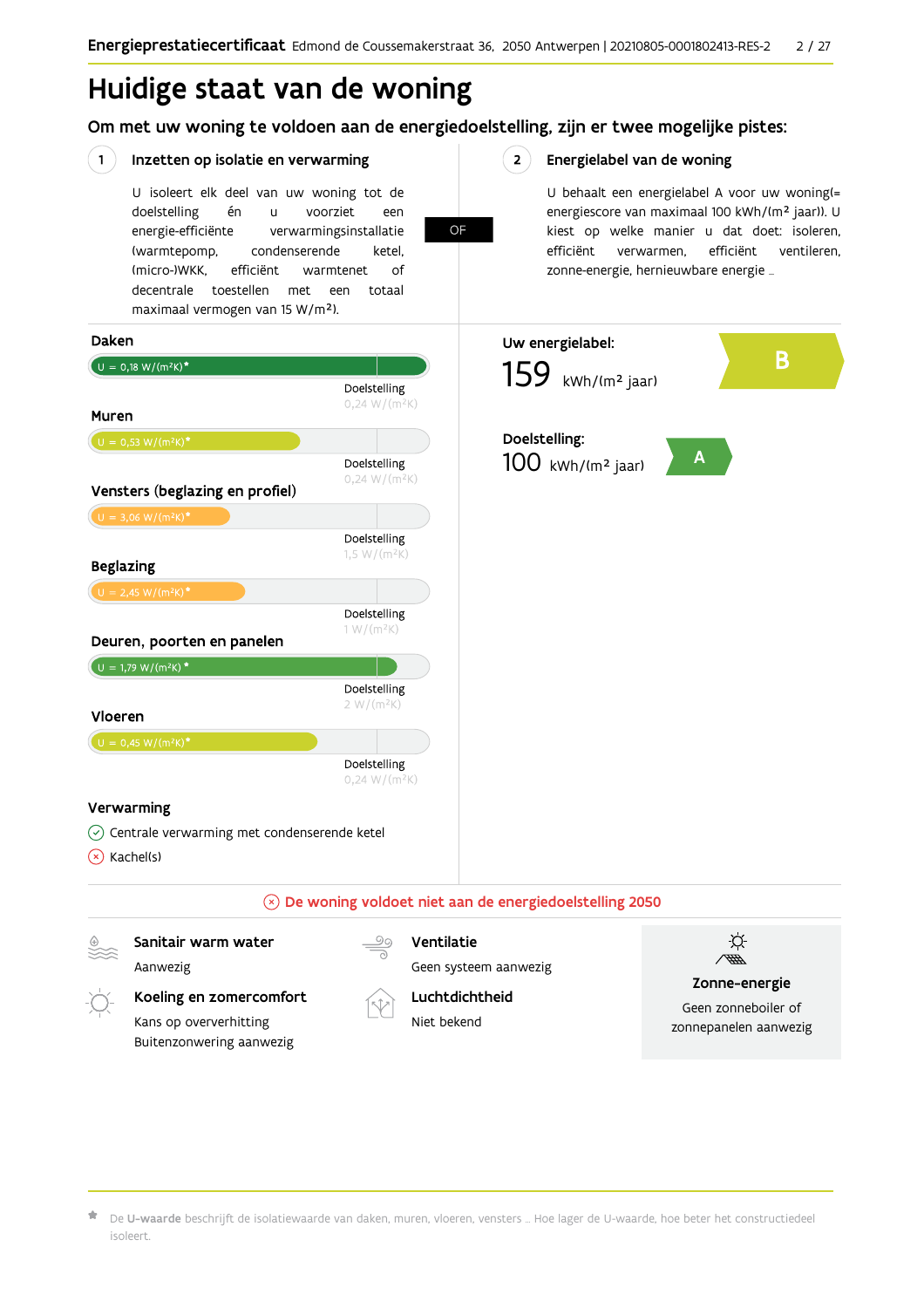# Overzicht aanbevelingen

In deze tabel vindt u aanbevelingen om uw woning energiezuiniger te maken. De aanbevelingen zijn gebaseerd op piste 1. Kunt u ze niet allemaal uitvoeren, dan helpen ze u ook om via piste 2 de doelstelling te halen. Vraag advies aan een specialist voordat u met de renovatiewerken start.

De volgorde in deze tabel is automatisch bepaald en is niet noodzakelijk de juiste volgorde om aan de slag te gaan. Het is louter een eerste indicatie op basis van de energieprestatie.



De prijsindicaties zijn automatisch berekend en kunnen door de energiedeskundige niet aangepast worden. De prijzen zijn bedoeld als indicatie van de gemiddelde marktprijs voor een bepaald type werk. Voor een concrete kostenraming moet u altijd beroep doen op een aannemer of architect. Meer informatie over wat wel en niet inbegrepen is vindt u op pagina 25.

|                                                                                                                                                             | <b>HUIDIGE SITUATIE</b>                                                                                                                                                                    | <b>AANBEVELING</b>                                                                    | <b>GEMIDDELDE</b><br>PRIJSINDICATIE <sup>*</sup> |  |  |
|-------------------------------------------------------------------------------------------------------------------------------------------------------------|--------------------------------------------------------------------------------------------------------------------------------------------------------------------------------------------|---------------------------------------------------------------------------------------|--------------------------------------------------|--|--|
| ⊪⊞                                                                                                                                                          | Vloeren<br>0,4 m <sup>2</sup> van de vloer is vermoedelijk te<br>weinig geïsoleerd.                                                                                                        | Plaats bijkomende isolatie.                                                           | € 500                                            |  |  |
|                                                                                                                                                             | Vensters<br>48 m <sup>2</sup> van de vensters heeft dubbele<br>beglazing. De raamprofielen zijn<br>thermisch weinig performant.                                                            | Vervang de vensters.                                                                  | € 37 000                                         |  |  |
|                                                                                                                                                             | Verwarming<br>Een deel van de woning wordt inefficiënt Vervang de inefficiënte verwarming.<br>verwarmd.                                                                                    |                                                                                       | €1000                                            |  |  |
|                                                                                                                                                             | Zonne-energie<br>Er is geen installatie op zonne-energie<br>aanwezig.                                                                                                                      | Overweeg de plaatsing van zonnepanelen<br>of een zonneboiler.                         | € 5 000 / € 5 000                                |  |  |
|                                                                                                                                                             | <b>Vensters</b><br>10,3 m <sup>2</sup> van de vensters heeft<br>hoogrendementsbeglazing (geplaatst na<br>2000). Dat is energiezuinig, maar voldoet<br>nog niet aan de energiedoelstelling. | Als u de beglazing vervangt, zorg dan dat<br>deze voldoet aan de energiedoelstelling. |                                                  |  |  |
|                                                                                                                                                             | Muren<br>108 m <sup>2</sup> van de muren is redelijk goed<br>geïsoleerd, maar voldoet nog niet aan de<br>energiedoelstelling.                                                              | Overweeg eventueel om bijkomende isolatie<br>te plaatsen.                             |                                                  |  |  |
| 田                                                                                                                                                           | Vloeren<br>66 m <sup>2</sup> van de vloer isoleert vermoedelijk<br>redelijk goed, maar voldoet nog niet aan<br>de energiedoelstelling.                                                     | Overweeg eventueel om bijkomende isolatie<br>te plaatsen.                             |                                                  |  |  |
| • Energetisch helemaal niet in orde • Energetisch niet in orde • Zonne-energie • Energetisch redelijk in orde, maar net niet voldoende voor de doelstelling |                                                                                                                                                                                            |                                                                                       |                                                  |  |  |

Als er verschillende gangbare uitvoeringsmethodes zijn, worden de prijzen hiervan gescheiden door een schuine streep. Meer detailinformatie vindt u vanaf pagina 25.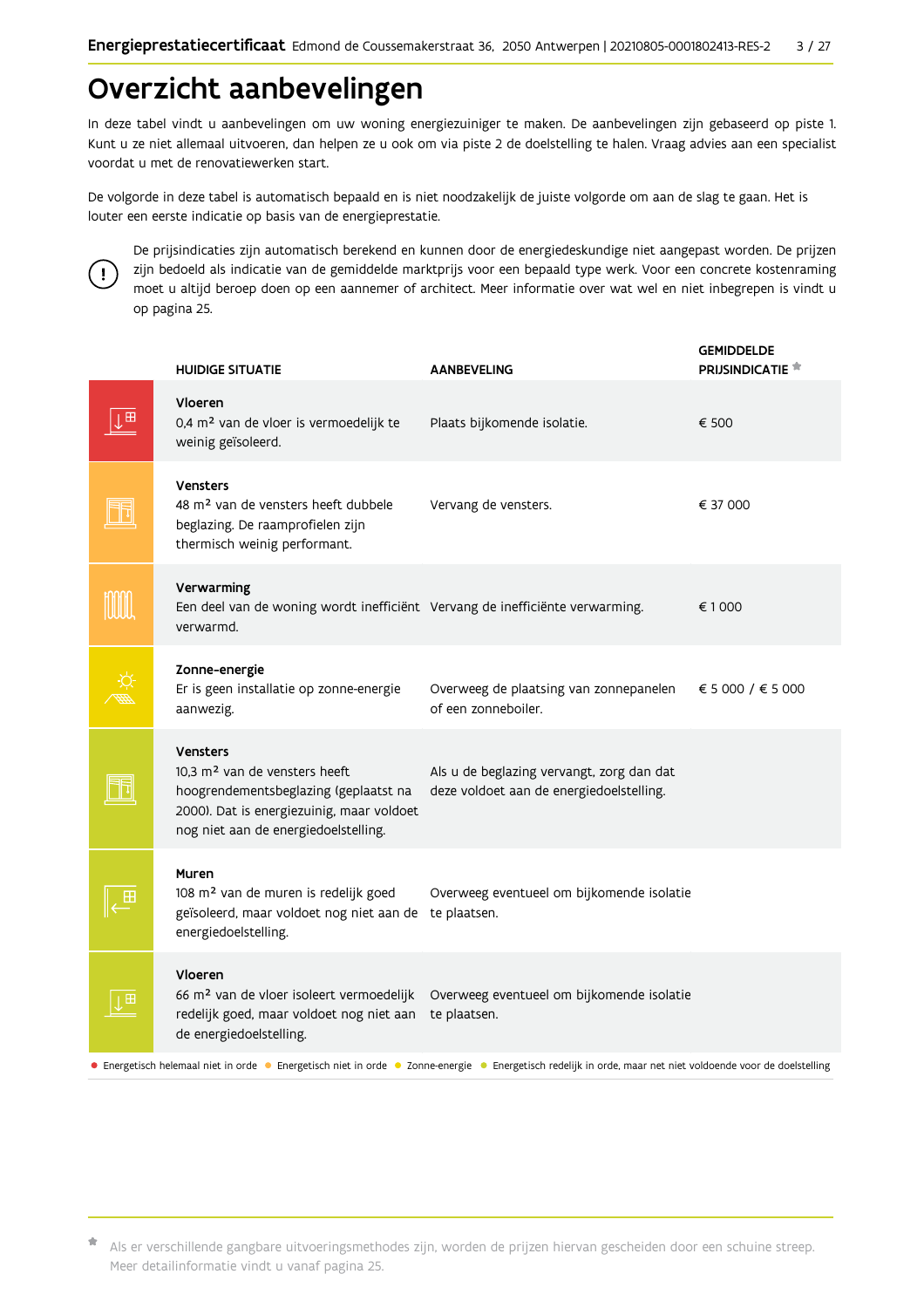### Energielabel na uitvoering van de aanbevelingen

Als u beslist om uw woning stapsgewijs te renoveren in de hierboven gesuggereerde volgorde, geeft de onderstaande energieschaal een overzicht van waar uw woning zich na elke stap zal bevinden op de energieschaal. Verandert u de volgorde, dan verandert ook de impact van elke maatregel. Dat kan hier niet weergegeven worden.



# Aandachtspunten

Hou rekening met de volgende aspecten als u uw woning energiezuinig en comfortabeler wilt maken.

Luchtdichtheid: De luchtdichtheid van uw woning is niet gemeten. Een goede luchtdichtheid is nodig om de warmte niet via spleten en kieren te laten ontsnappen. Let er bij de renovatie op dat de werken luchtdicht uitgevoerd worden. U kunt nadien de luchtdichtheid laten meten om eventueel overblijvende lekken op te sporen en uw energielabel mogelijk nog te verbeteren.



 $(\bot)$ 

(r.t

Ventilatie: Uw woning beschikt mogelijk niet over voldoende ventilatievoorzieningen. Een goede ventilatie is echter noodzakelijk om een gezond binnenklimaat te garanderen. Voorzie bij uw renovatie daarom in een ventilatiesysteem. Om energie te besparen, kunt u het best kiezen voor een systeem met vraagsturing of warmteterugwinning.



Koeling en zomercomfort: Uw woning heeft kans op oververhitting, ondanks de aanwezige zonwering. Vermijd de plaatsing van een koelinstallatie, want die verbruikt veel energie. Bekijk of andere maatregelen mogelijk zijn om oververhitting tegen te gaan: 's nachts intensief ventileren, bijkomende zonwering ...

Sanitair warm water: Uw woning beschikt niet over een zonneboiler. Overweeg de plaatsing van een zonneboiler of warmtepompboiler. Daarmee kunt u energie besparen.

#### Persoonlijke feedback energiedeskundige

### Let op!

Het betreft een woning met gelijkvloers met 2 verdiepingen onder plat dak.

De aanbevelingen, aandachtspunten en eventuele prijsindicaties op het energieprestatiecertificaat worden standaard gegenereerd op de wijze die de Vlaamse overheid heeft vastgelegd. Laat u bijstaan door een specialist om op basis van de aanbevelingen en aandachtspunten een concreet renovatieplan op te stellen. De energiedeskundige is niet aansprakelijk voor de eventuele schade die ontstaat bij het uitvoeren van de standaard gegenereerde aanbevelingen of aandachtspunten.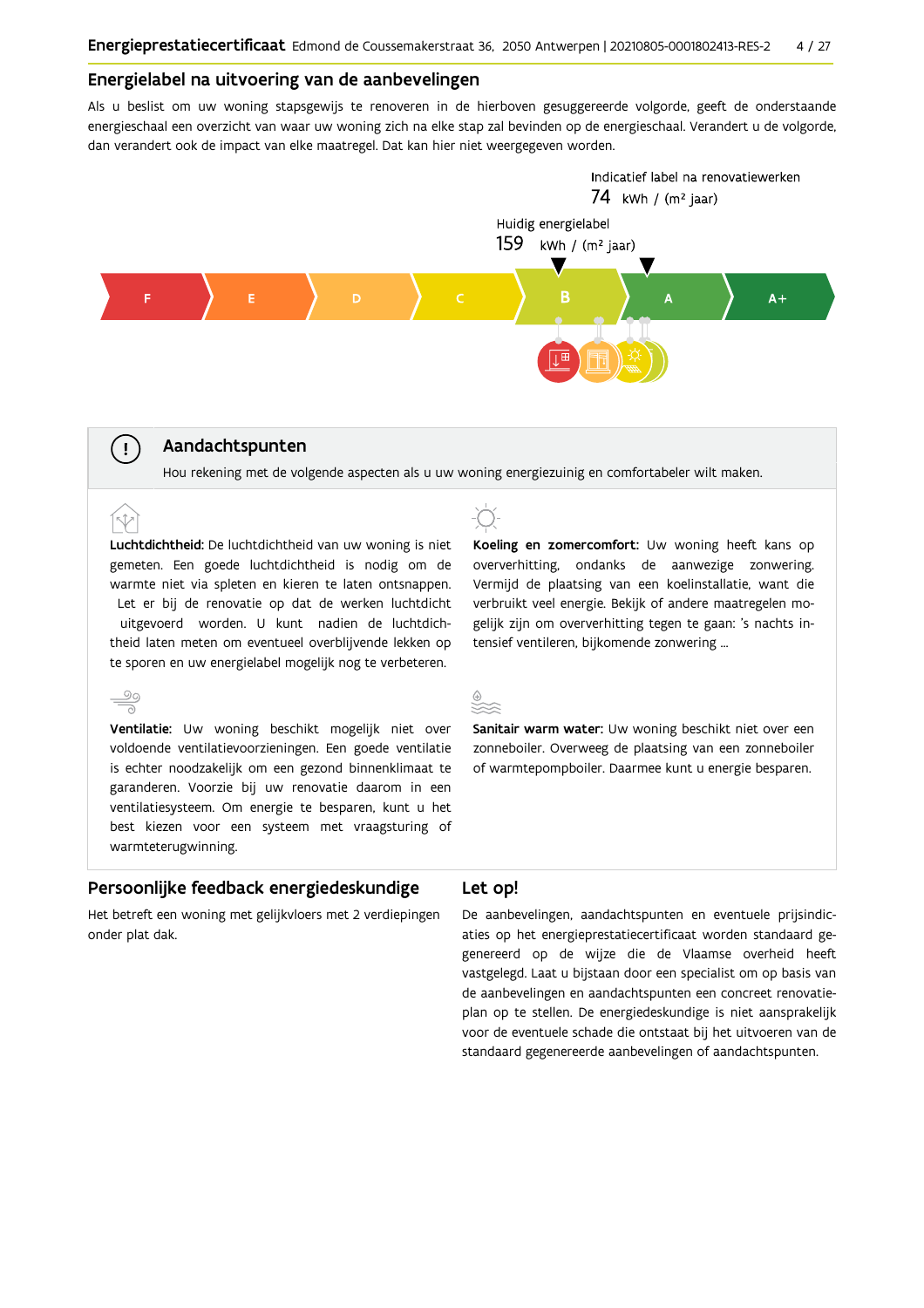### Meer informatie?

- Voor meer informatie over het energieprestatiecertificaat, gebruiksgedrag, woningkwaliteit ... kunt u terecht op www.energiesparen.be.
- Meer informatie over uw woning vindt u op uw persoonlijke woningpas. Surf naar woningpas.vlaanderen.be om uw woningpas te bekijken.
- Meer informatie over beter renoveren vindt u op www.energiesparen.be/ikbenoveer.

### Gegevens energiedeskundige:

TOM MAGDA KUYSTERMANS Kuystermans, Tom Esperantostraat 5, 8310 Assebroek EP11008

# Premies

Informatie over energiewinsten, subsidies of andere financiële voordelen vindt u op www.energiesparen.be.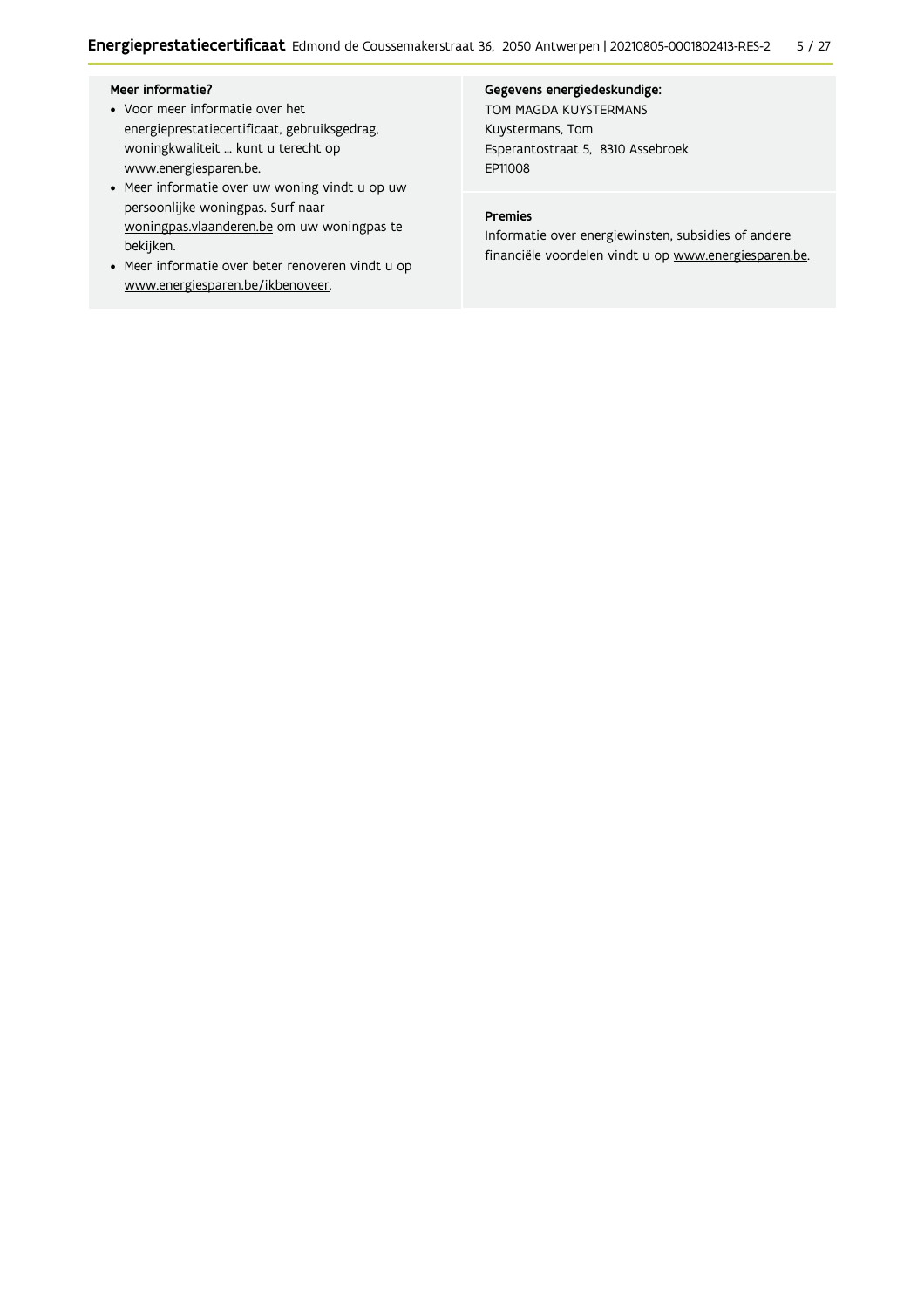# Energieprestatiecertificaat (EPC) in detail

Elk gebouw bestaat uit verschillende onderdelen die met elkaar verbonden zijn. Als u renoveert, kunt u het best al rekening houden met de werken die u later nog gaat uitvoeren.

Dit deel van het energieprestatiecertificaat gaat dieper in op de aanbevelingen van uw woning. Samen met uw architect of andere vakman kunt u op basis hiervan een renovatieplan opstellen.

# Inhoudstafel

| Daken.                           | 8  |
|----------------------------------|----|
| Vensters en deuren.              | 9  |
| Muren.                           | 13 |
| Vloeren                          | 17 |
| Ruimteverwarming                 | 19 |
| Installaties voor zonne-energie. | 22 |
| Overige installaties             | 24 |
| Toelichting prijsindicaties      | 25 |
|                                  |    |

## 10 goede redenen om nu al te BENOveren

BENOveren is BEter reNOveren dan gebruikelijk is, met hogere ambities op het vlak van energieprestaties, goed gepland en met deskundig advies, zodat ook latere renovatiestappen haalbaar blijven (zie ook www.energiesparen.be/ikbenoveer). Een geBENOveerde woning biedt veel voordelen:

1. Een lagere energiefactuur 2. Meer comfort 3. Een gezonder binnenklimaat 4. Esthetische meerwaarde 5. Financiële meerwaarde  $\frac{1}{2}$ 6. Nodig voor ons klimaat 7. Uw woning is klaar voor uw oude dag 8. Minder onderhoud 9. Vandaag al haalbaar 10. De overheid betaalt mee

## Renoveren of slopen: let op voor asbest!

Asbest is een schadelijke stof die nog regelmatig aanwezig is in gebouwen. In veel gevallen kunnen asbesttoepassingen op een eenvoudige en vooral veilige manier verwijderd worden. Deze werken en eventuele bijhorende kosten zijn niet inbegrepen in het EPC. Voor meer informatie over (het herkennen van) asbest en asbestverwijdering kunt u terecht op www.ovam.be.

# Hoe wordt het EPC opgemaakt?

De eigenschappen van uw woning zijn door de energiedeskundige ingevoerd in software die door de Vlaamse overheid is opgelegd. De energiedeskundige mag zich alleen baseren op zijn vaststellingen tijdens het plaatsbezoek en op bewijsstukken die voldoen aan de voorwaarden die de Vlaamse overheid heeft opgelegd. Op basis van de invoergegevens berekent de software het energielabel en genereert automatisch aanbevelingen en eventueel ook prijsindicaties. Bij onbekende invoergegevens gaat de software uit van veronderstellingen, onder meer op basis van het (ver)bouw- of fabricagejaar. Om zeker te zijn van de werkelijke samenstelling van uw muur, dak of vloer kunt u ervoor kiezen om verder (destructief) onderzoek uit te voeren (losschroeven stopcontact, gaatje boren in een voeg, binnenafwerking tijdelijk verwijderen ...).

Voor meer informatie over de werkwijze, de bewijsstukken en de voorwaarden kunt u terecht op www.energiesparen.be.

## **Energiedoelstelling 2050**

De energiedoelstelling van de Vlaamse Regering is om tegen 2050 alle woningen en appartementen in Vlaanderen minstens even energiezuinig te maken als een energetisch performante nieuwbouwwoning van 2017.

Ten tijde van de opmaak van dit EPC is het nog niet verplicht om aan die energiedoelstelling te voldoen. Denk echter vooruit! Hou nu al zo veel mogelijk rekening met die energiedoelstelling en streef zelfs naar beter.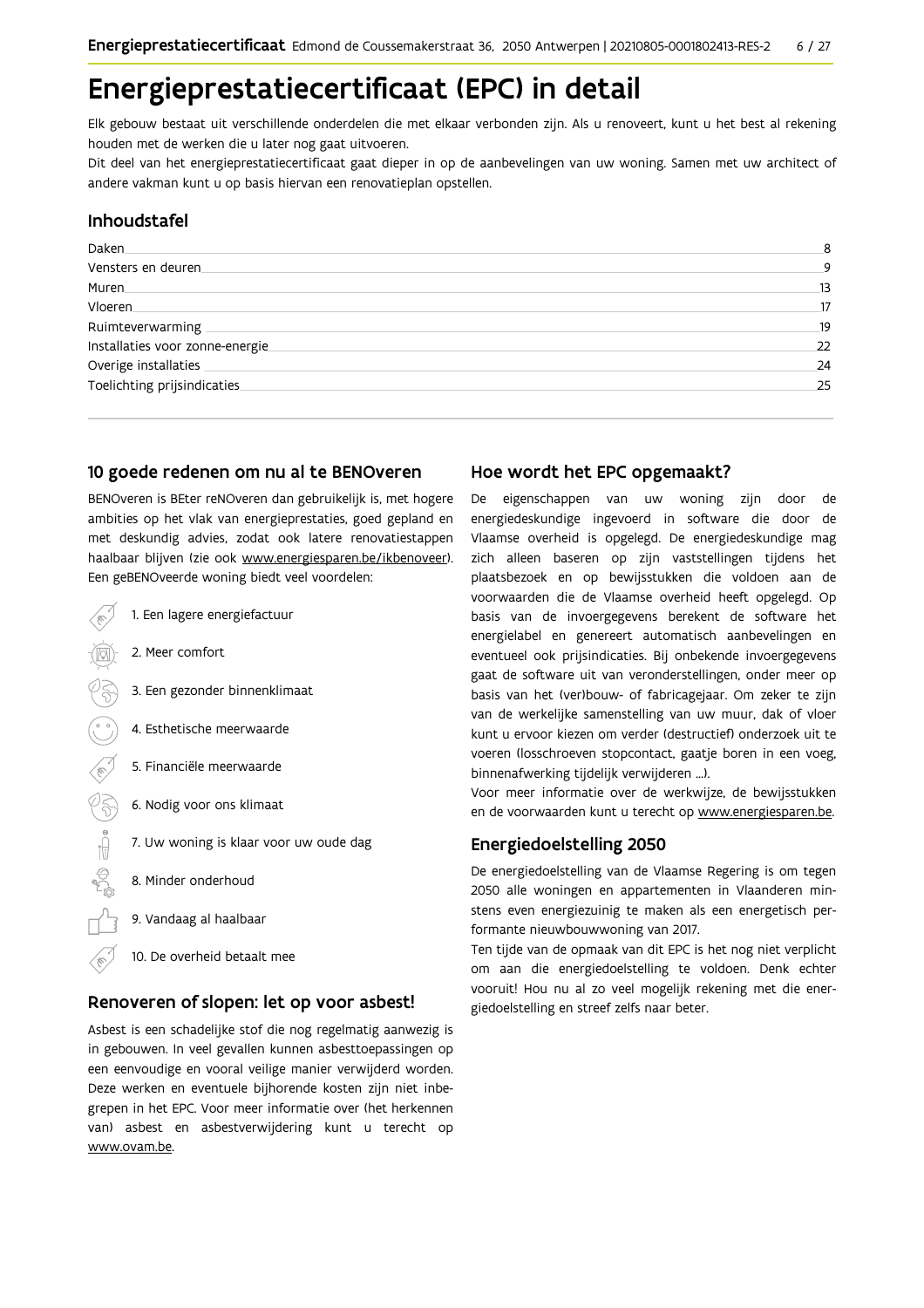# Algemene gegevens

| Gebouw id / Gebouweenheid id                                | 16472076 / 16473477    |
|-------------------------------------------------------------|------------------------|
| Datum plaatsbezoek                                          | 26/07/2021             |
| Referentiejaar bouw                                         | 1989                   |
| Beschermd volume (m <sup>3</sup> )                          | 585                    |
| Ruimten niet opgenomen in het beschermd volume              | Geen                   |
| Bruikbare vloeroppervlakte (m <sup>2</sup> )                | 198                    |
| Verliesoppervlakte (m <sup>2</sup> )                        | 300                    |
| Infiltratiedebiet $(m^3/(m^2h))$                            | Onbekend               |
| Thermische massa                                            | Half zwaar/matig zwaar |
| Open haard(en) voor hout aanwezig                           | Neen                   |
| Niet-residentiële bestemming                                | Geen                   |
| Berekende energiescore (kWh/(m <sup>2</sup> jaar))          | 159                    |
| Karakteristiek jaarlijks primair energieverbruik (kWh/jaar) | 31.439                 |
| CO <sub>2</sub> -emissie (kg/jaar)                          | 6.306                  |
| <b>Indicatief S-peil</b>                                    | 70                     |
| Gemiddelde U-waarde gebouwschil (W/(m <sup>2</sup> K))      | 0,97                   |
| Gemiddeld installatierendement verwarming (%)               | 78                     |

# Verklarende woordenlijst

| beschermd volume                                    | Het volume van alle ruimten die men wenst te beschermen tegen warmteverlies naar<br>buiten, de grond en aangrenzende onverwarmde ruimten.                                                                                                                                 |
|-----------------------------------------------------|---------------------------------------------------------------------------------------------------------------------------------------------------------------------------------------------------------------------------------------------------------------------------|
| bruikbare vloeroppervlakte                          | De vloeroppervlakte binnen het beschermd volume die beloopbaar en toegankelijk is.                                                                                                                                                                                        |
| U-waarde                                            | De U-waarde beschrijft de isolatiewaarde van daken, muren, vensters  Hoe lager de<br>U-waarde, hoe beter de constructie isoleert.                                                                                                                                         |
| R-waarde                                            | De warmteweerstand van een materiaallaag. Hoe groter de R-waarde, hoe beter de<br>materiaallaag isoleert.                                                                                                                                                                 |
| lambdawaarde                                        | De warmtegeleidbaarheid van een materiaal. Hoe lager de lambdawaarde, hoe beter<br>het materiaal isoleert.                                                                                                                                                                |
| karakteristiek jaarlijks primair<br>energieverbruik | De berekende hoeveelheid primaire energie die gedurende één jaar nodig is voor de<br>verwarming, de aanmaak van sanitair warm water, de ventilatie en de koeling van een<br>woning. Eventuele bijdragen van zonneboilers en zonnepanelen worden in mindering<br>gebracht. |
| berekende energiescore                              | Een maat voor de totale energieprestatie van een woning. De berekende energiescore<br>is gelijk aan het karakteristiek jaarlijks primair energieverbuik, gedeeld door de<br>bruikbare vloeroppervlakte.                                                                   |
| S-peil                                              | Een maat voor de energieprestatie van de gebouwschil van een woning. Het S-peil<br>houdt rekening met de isolatie, de luchtdichtheid, de oriëntatie, de zonnewinsten en<br>de vormefficiëntie. Hoe lager het S-peil, hoe energie-efficiënter de gebouwschil.              |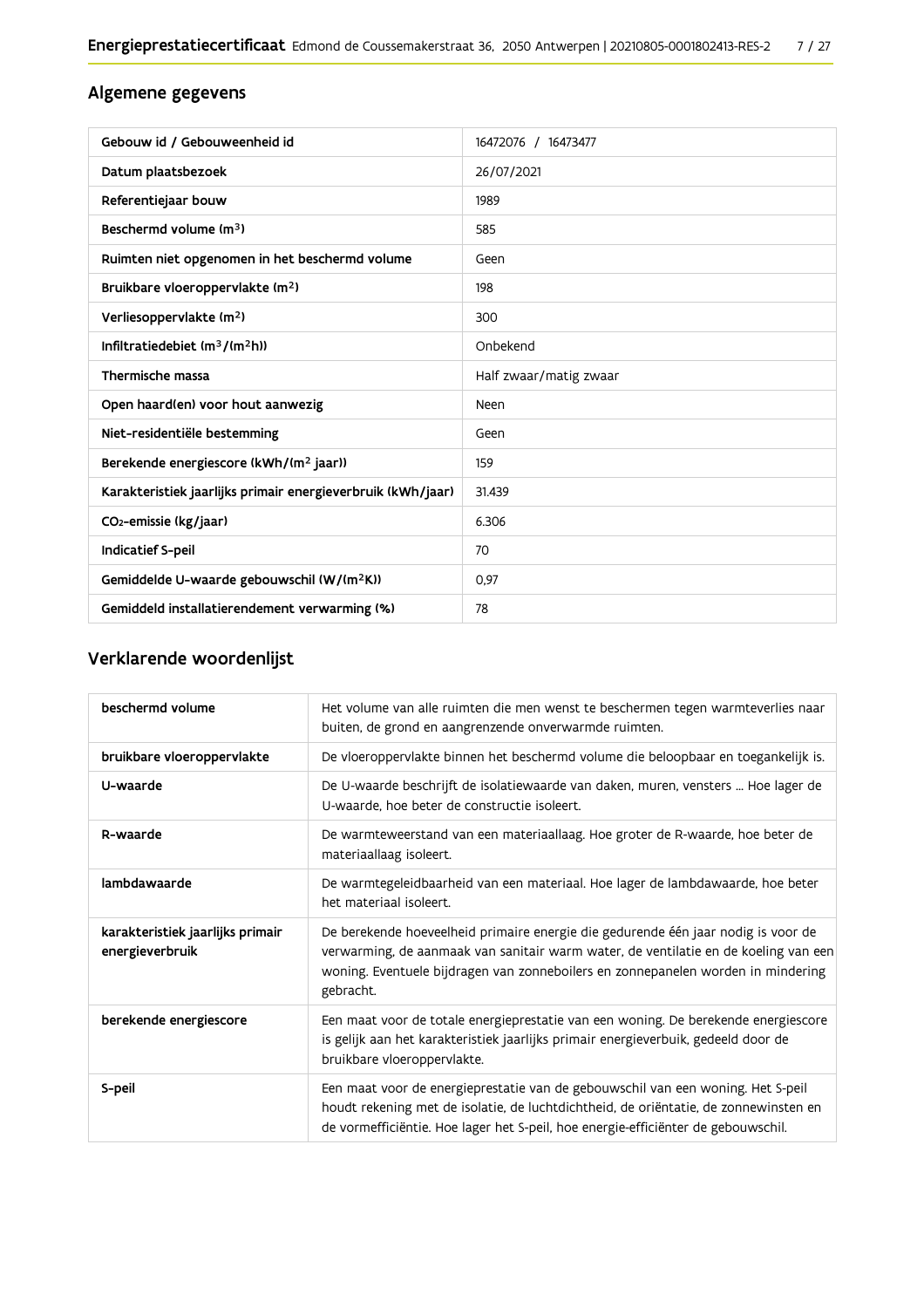# **Daken**

 $\checkmark$ 

Proficiat! 61 m<sup>2</sup> van het platte dak voldoet al aan de energiedoelstelling.

Opmerking van de energiedeskundige: Het platte dak werd geïsoleerd met 100mm PUR/PIR-isolatie Enertherm Alu (lambda = 0,022 W/mK) onder de dakdichting, cfr. factuur groep Smekens BVBA. Aan de onderzijde is er minerale wol isolatie van minimaal 40mm (en mogelijk meer) geplaatst tussen de balken in het vals plafond (ter plaatse vastgesteld).

# Technische fiche daken

Ţ

De energiedeskundige heeft de onderstaande gegevens ingevoerd. Bezorg die gegevens aan uw vakman.



## Legende

a dak niet in riet of cellenbeton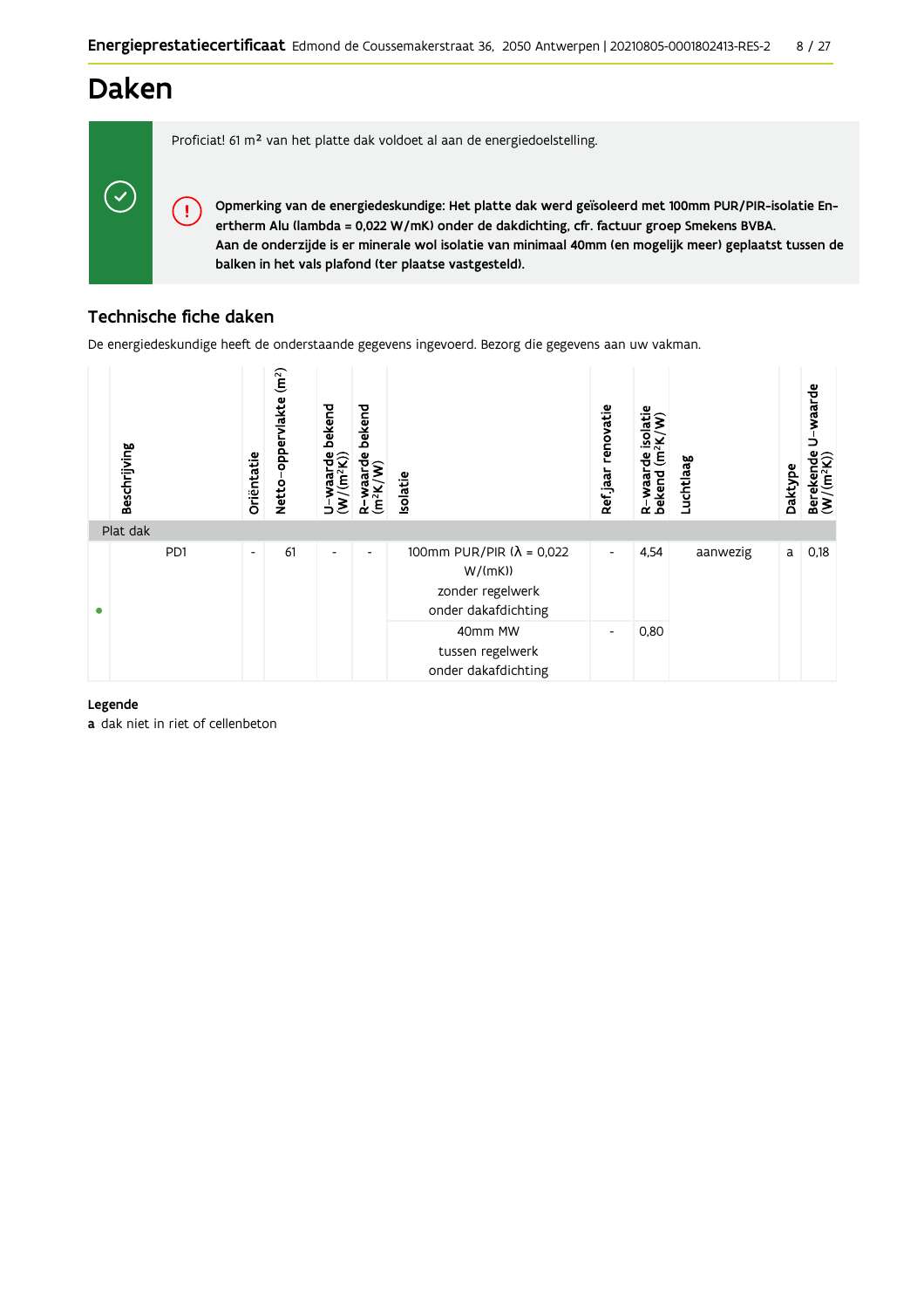# Vensters en deuren

#### Vensters

FF

╗╝

48 m<sup>2</sup> van de vensters heeft dubbele beglazing. Dat is weinig energiezuinig. Ook de raamprofielen zijn thermisch weinig performant.

Vervang de vensters door nieuwe vensters € 37 000 met hoogrendementsbeglazing en energieperformante raamprofielen.

Opmerking van de energiedeskundige: De ramen aan de achterzijde zijn alle voorzien van rolluiken. De beglazing voor de bestaande ramen is gewoon dubbel glas Frankenglas Ug=2,8 W/m<sup>2</sup>K

#### Vensters

4,6 m<sup>2</sup> van de vensters heeft hoogrendementsbeglazing (geplaatst na 2000). Dat is redelijk energiezuinig, maar voldoet nog niet aan de energiedoelstelling. Als u de beglazing vervangt, zorg dan dat deze voldoet aan de energiedoelstelling.

Opmerking van de energiedeskundige: De beglazing van de voordeur is voorzien van hoogrendementsglas Profel met Ug=1,1 W/m<sup>2</sup>K

#### Dakvensters en koepels

5,8 m<sup>2</sup> van de dakvlakvensters of koepels heeft beglazing met een U-waarde groter dan 1,0 W/m<sup>2</sup>.K met een verbeterde energieprestatie, maar voldoet nog niet aan de energiedoelstelling.

Als u de beglazing vervangt, zorg dan dat deze voldoet aan de energiedoelstelling.

Opmerking van de energiedeskundige: Het betreft de vernieuwde lichtstraat van merk Velux Integra (beglazing Ug=1,1 W/m<sup>2</sup>K) en voorzien van uitschuifbare zonnenwering bovenop.

Proficiat! 2 m<sup>2</sup> van de vensters voldoet al aan de energiedoelstelling.

Opmerking van de energiedeskundige: De beglazing van het raam van de slaapkamer is met hoogrendementsglas Ug=1,0 W/m<sup>2</sup>K (Profel Plus 1.0 HR++ 12/05/2000)

Proficiat! 4,6 m<sup>2</sup> van de deuren en poorten voldoet aan de energiedoelstelling.

De kwaliteit van zowel de beglazing als de profielen bepaalt de energieprestatie van uw vensters. Kies altijd voor dubbele hoogrendementsbeglazing of drievoudige beglazing met een U-waarde van maximaal 1,0 W/(m<sup>2</sup>K). Bij de renovatie van vensters kunt u het best streven naar een U-waarde van maximaal 1,5 W/(m<sup>2</sup>K) voor de vensters (glas + profielen). Naast de vensters in de gevel verdienen ook dakvlakvensters, koepels, lichtstraten, polycarbonaatplaten en glasbouwstenen de nodige aandacht.

Hoogstwaarschijnlijk vervangt u uw buitenschrijnwerk maar één keer. Kies daarom meteen voor de meest energie-efficiënte oplossing.

# Denk vooruit!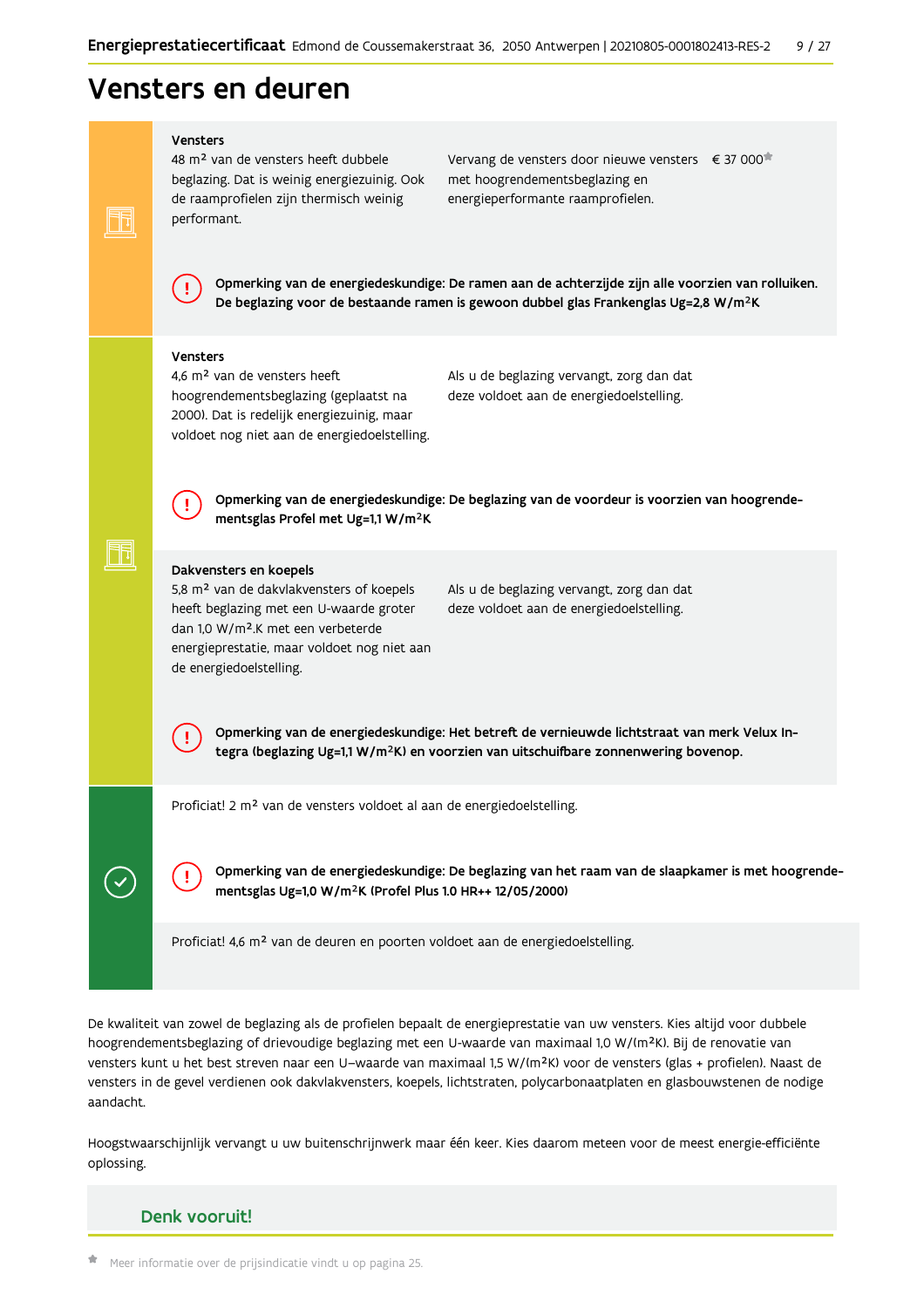# $\left( \, \cdot \right)$

- · Vervangt u eerst uw buitenschrijnwerk en isoleert u pas nadien uw gevels? Zorg er nu al voor dat de buitenmuurisolatie zonder koudebruggen op de profielen van uw vensters en deuren zal kunnen aansluiten. Zo vermijdt u condensatie en schimmelvorming in uw woning.
- Bent u van plan om ventilatie te plaatsen met natuurlijke toevoer, eventueel in combinatie met mechanische afvoer? Bouw dan nu al ventilatieroosters in de vensters in.
- · Bent u van plan geautomatiseerde buitenzonwering te plaatsen? Breng dan nu al de nodige bekabeling aan.

### Vensters vervangen

Het venster (glas + profielen) in zijn geheel vervangen is op energetisch vlak de beste oplossing. Als het om bepaalde redenen (esthetisch, bouwkundige regelgeving ...) niet mogelijk of gewenst is om het volledige venster te vervangen, vervang dan minstens het glas of plaats een dubbel raam of voorzetglas. Besteed altijd voldoende aandacht aan een luchtdichte plaatsing van het buitenschrijnwerk.

Beschikt u nog over oude rolluikkasten? Vervang ze door geïsoleerde luchtdichte kasten.

# Pas op!

· Dankzij de vervanging van het buitenschrijnwerk gaat de luchtdichtheid van uw woning er sterk op vooruit en kan de luchtverversing niet meer gebeuren via spleten en kieren. Voorzie dus een ventilatiesysteem om uw woning te ventileren. Dat is niet enkel essentieel om vochtproblemen te vermijden, maar ook voor uw gezondheid en uw comfort.

Laat u bijstaan door een architect, aannemer of vakman voor deskundig advies en een goede uitvoering van de werken.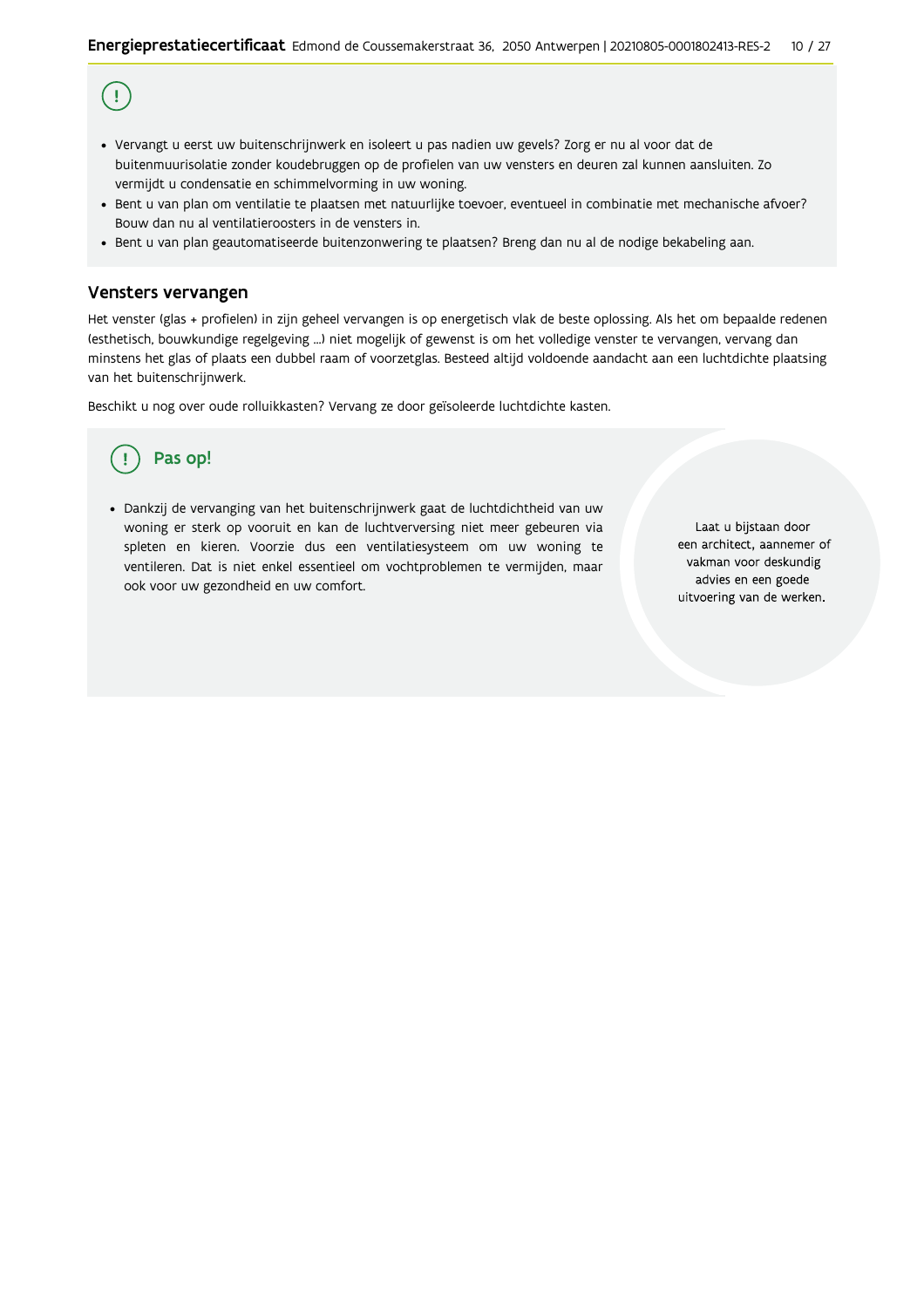# Technische fiche van de vensters

De energiedeskundige heeft de onderstaande gegevens ingevoerd. Bezorg die gegevens aan uw vakman.

|                                                                                                | Beschrijving                                                                                                                                                                                                                    | Oriëntatie | Helling           | Oppervlakte (m <sup>2</sup> ) | U-waarde bekend<br>(W/(m <sup>2</sup> K)) | <b>Beglazing</b>                                   | Buitenzonwering | Profiel              | Berekende U-waarde<br>(W/(m <sup>2</sup> K)) |
|------------------------------------------------------------------------------------------------|---------------------------------------------------------------------------------------------------------------------------------------------------------------------------------------------------------------------------------|------------|-------------------|-------------------------------|-------------------------------------------|----------------------------------------------------|-----------------|----------------------|----------------------------------------------|
|                                                                                                | In voorgevel                                                                                                                                                                                                                    |            |                   |                               |                                           |                                                    |                 |                      |                                              |
|                                                                                                | VG1-GL2 voordeur                                                                                                                                                                                                                |            | NO verticaal      | 4,6                           | $\overline{\phantom{0}}$                  | HR-glas b<br>U=1,10 W/(m <sup>2</sup> K)           |                 | alu>2015             | 1,70                                         |
| $\bullet$                                                                                      | VG1-GL1 raamgeheel<br>boven voordeur                                                                                                                                                                                            |            | NO verticaal      | 12,2                          | $\blacksquare$                            | dubbel glas<br>U=2,80 W/(m <sup>2</sup> K)         |                 | metaal therm         | 3,40                                         |
| $\bullet$                                                                                      | VG2-GL2                                                                                                                                                                                                                         |            | NO verticaal      | 6,9                           | $\qquad \qquad \blacksquare$              | dubbel glas<br>U=2,80 W/(m <sup>2</sup> K)         |                 | metaal therm         | 3,40                                         |
|                                                                                                | VG2-GL1                                                                                                                                                                                                                         |            | NO verticaal      | 7,4                           | $\overline{\phantom{a}}$                  | dubbel glas<br>U=2,80 W/(m <sup>2</sup> K)         | $\overline{a}$  | metaal therm         | 3,40                                         |
|                                                                                                | In achtergevel                                                                                                                                                                                                                  |            |                   |                               |                                           |                                                    |                 |                      |                                              |
|                                                                                                | AG1-GL4                                                                                                                                                                                                                         |            | ZW verticaal      | 2                             |                                           | HR-glas b<br>U=1,00 W/(m <sup>2</sup> K)<br>$HR++$ | handbediend     | alu>2015             | 1,63                                         |
|                                                                                                | AG1-GL2 1ev                                                                                                                                                                                                                     |            | ZW verticaal      | 5,7                           | $\qquad \qquad \blacksquare$              | dubbel glas<br>U=2,80 W/(m <sup>2</sup> K)         | handbediend     | metaal therm         | 3,40                                         |
| $\bullet$                                                                                      | AG1-GL1                                                                                                                                                                                                                         |            | ZW verticaal      | 10,1                          | $\qquad \qquad \blacksquare$              | dubbel glas<br>U=2,80 W/(m <sup>2</sup> K)         | handbediend     | metaal therm         | 3,40                                         |
| $\bullet$                                                                                      | AG1-GL5                                                                                                                                                                                                                         |            | ZW verticaal      | 3,5                           | $\qquad \qquad \blacksquare$              | dubbel glas<br>U=2,80 W/(m <sup>2</sup> K)         | handbediend     | metaal therm         | 3,40                                         |
|                                                                                                | AG1-GL3                                                                                                                                                                                                                         |            | ZW verticaal      | 1,8                           | $\qquad \qquad \blacksquare$              | dubbel glas<br>U=2,80 W/(m <sup>2</sup> K)         | handbediend     | metaal therm         | 3,40                                         |
|                                                                                                | In linkergevel                                                                                                                                                                                                                  |            |                   |                               |                                           |                                                    |                 |                      |                                              |
|                                                                                                | LG4-GL1                                                                                                                                                                                                                         |            | ZO verticaal      | 0,5                           | $\overline{\phantom{0}}$                  | dubbel glas                                        |                 | metaal niet<br>therm | 3,79                                         |
|                                                                                                | In rechtergevel                                                                                                                                                                                                                 |            |                   |                               |                                           |                                                    |                 |                      |                                              |
|                                                                                                | RG2-GL1                                                                                                                                                                                                                         |            | NW verticaal      | 0,5                           |                                           | dubbel glas                                        |                 | metaal niet<br>therm | 3,79                                         |
|                                                                                                | In plat dak                                                                                                                                                                                                                     |            |                   |                               |                                           |                                                    |                 |                      |                                              |
| $\bullet$                                                                                      | PD1-GL1 lichtstraa<br>t velux 1.1                                                                                                                                                                                               |            | - horizontaal 5,8 |                               | $\overline{\phantom{0}}$                  | $U=1,10 W/(m^2K)$<br>$HR++$<br>$g = 0,58$          | handbediend     | alu>2015             | 1,70                                         |
|                                                                                                | Legende glastypes                                                                                                                                                                                                               |            |                   |                               |                                           |                                                    |                 |                      |                                              |
| HR-glas b<br>dubbel glas<br>Hoogrendementsglas bouwjaar >=<br>Gewone dubbele beglazing<br>2000 |                                                                                                                                                                                                                                 |            |                   |                               |                                           |                                                    |                 |                      |                                              |
|                                                                                                |                                                                                                                                                                                                                                 |            |                   |                               |                                           |                                                    |                 |                      |                                              |
|                                                                                                | Legende profieltypes<br>metaal therm<br>Metalen profiel, thermisch<br>alu>2015<br>Aluminium profiel, thermisch onderbroken<br>onderbroken<br>$>=2015$<br>Metalen profiel, niet thermisch<br>metaal niet<br>onderbroken<br>therm |            |                   |                               |                                           |                                                    |                 |                      |                                              |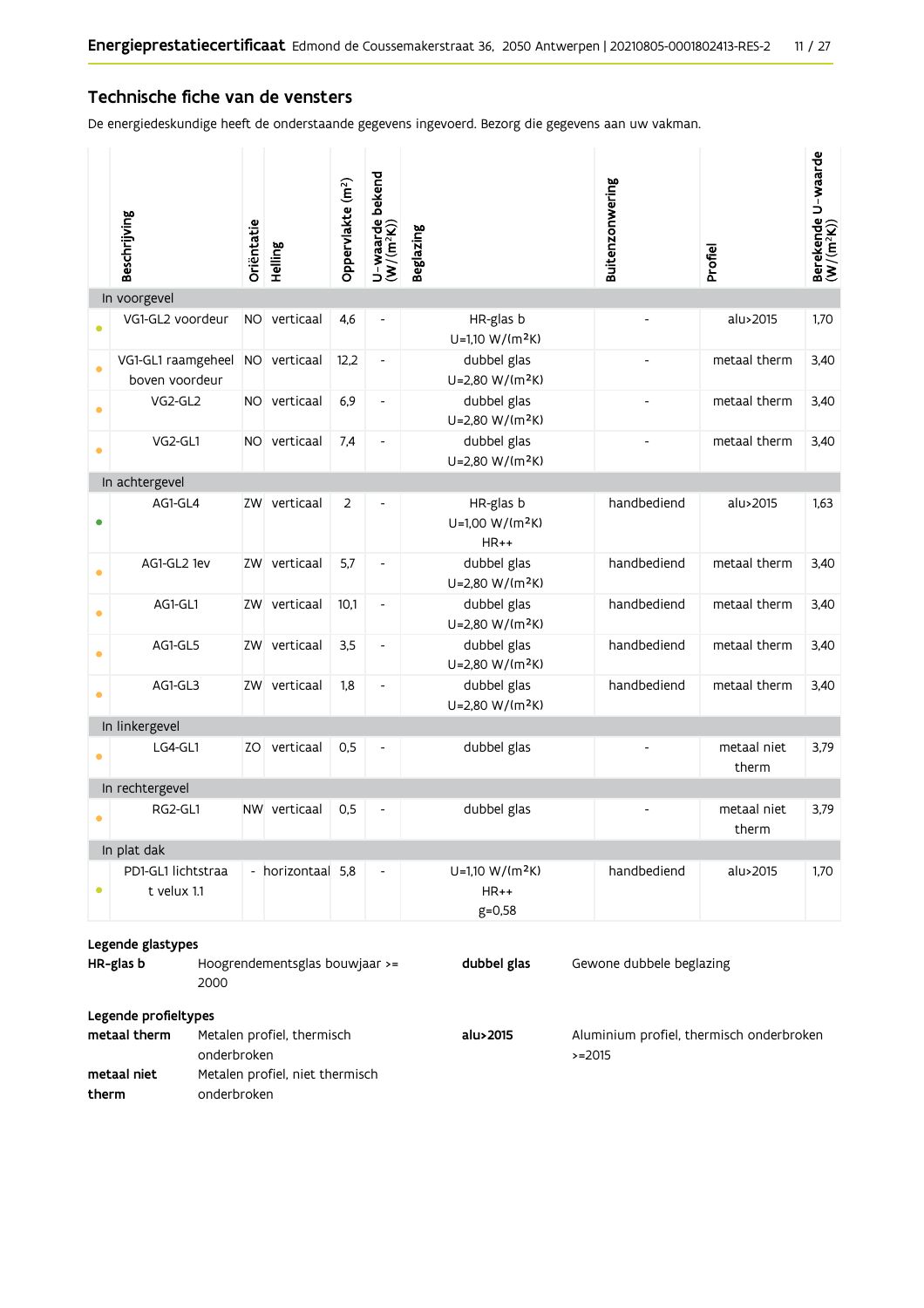# Technische fiche van de deuren, poorten en panelen

De energiedeskundige heeft de onderstaande gegevens ingevoerd. Bezorg die gegevens aan uw vakman.



# Legende deur/paneeltypes a deur/paneel in metaal

### Legende profieltypes

metaal niet therm Metalen profiel, niet thermisch onderbroken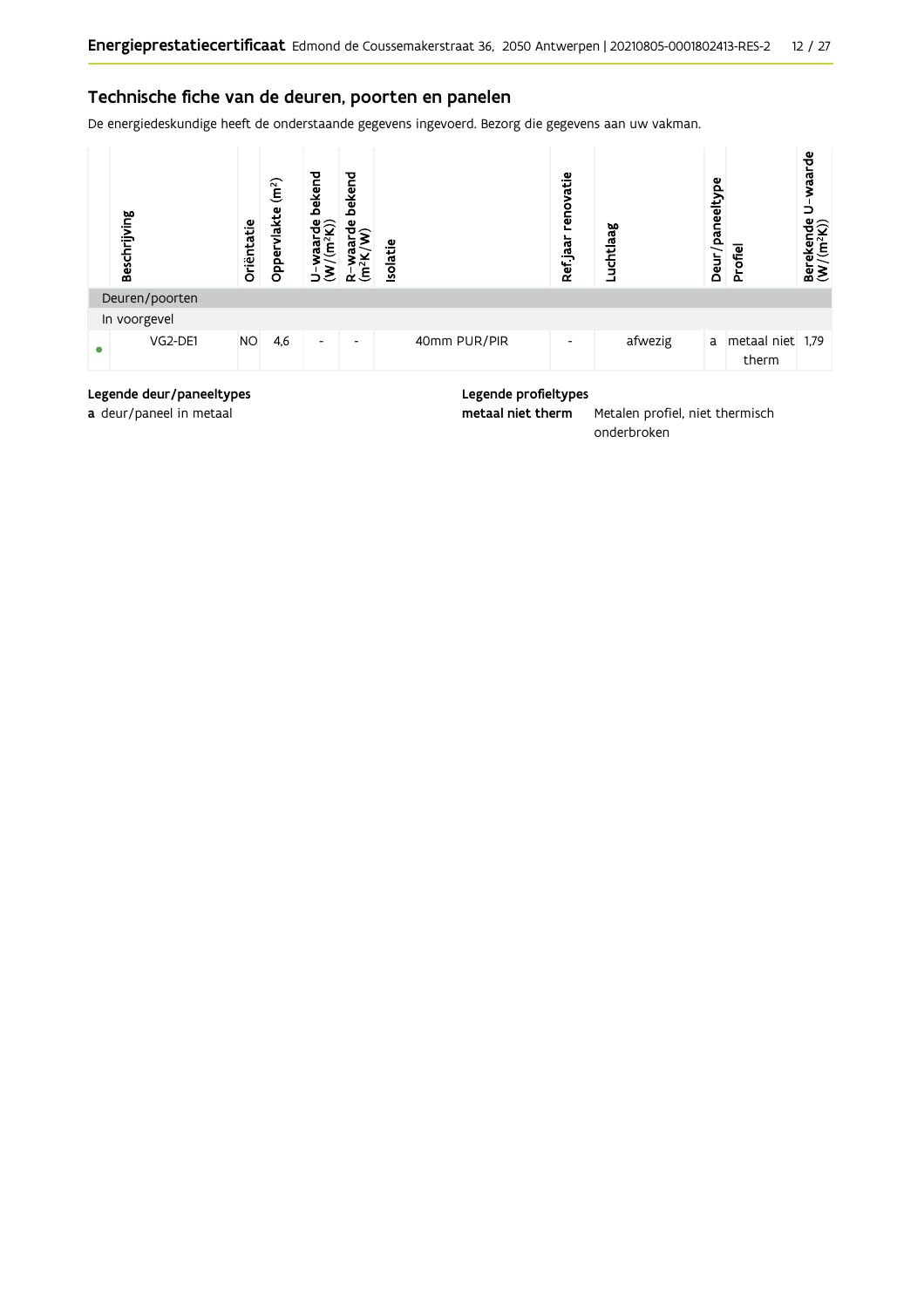# **Muren**

 $\sqrt{\mathbf{H}}$ 

Muur

J.

108 m<sup>2</sup> van de muren is redelijk goed geïsoleerd, maar voldoet nog niet aan de energiedoelstelling.

Overweeg bij een grondige renovatie om bijkomende isolatie aan de binnenkant van de muren te plaatsen of aan de buitenkant van de muren te plaatsen.

Opmerking van de energiedeskundige: De isolatie van de gevels is bij vorig attest op 70mm (2x 35mm) XPS-isolatie bepaald, vastgesteld thv van de poort.

Bij de isolatie van de muren kunt u het best streven naar een U-waarde van maximaal 0,24 W/(m<sup>2</sup>K). Dat komt overeen met een isolatielaag van ongeveer 14 cm minerale wol, EPS of XPS ( $\lambda_a$  = 0,035 W/(mK)) of 10 cm PUR of PIR ( $\lambda_a$  = 0,023 W/(mK)). Als u de isolatie tussen regelwerk plaatst, breng dan minstens 6 cm extra isolatie aan.

Hoogstwaarschijnlijk renoveert u uw muren maar één keer grondig. Isoleer daarom meteen maximaal. De energiedoelstelling van 0,24 W/(m<sup>2</sup>K) vormt de basis, maar u kunt altijd streven naar beter.

# Pas op!

- · De warmteverliezen worden niet alleen beperkt door goed te isoleren, maar ook door luchtlekken te vermijden. Besteed voldoende aandacht aan het luchtdicht aansluiten van de muurisolatie op vensters en deuren, de vloer en het dak.
- · Door het isoleren van de muren gaat de luchtdichtheid van uw woning er op vooruit en kan de luchtverversing niet meer gebeuren via spleten en kieren. Voorzie dus een ventilatiesysteem om uw woning te ventileren. Dat is niet enkel essentieel om vochtproblemen te vermijden, maar ook voor uw gezondheid en uw comfort.

Laat u bijstaan door een architect, aannemer of vakman voor deskundig advies en een goede uitvoering van de werken.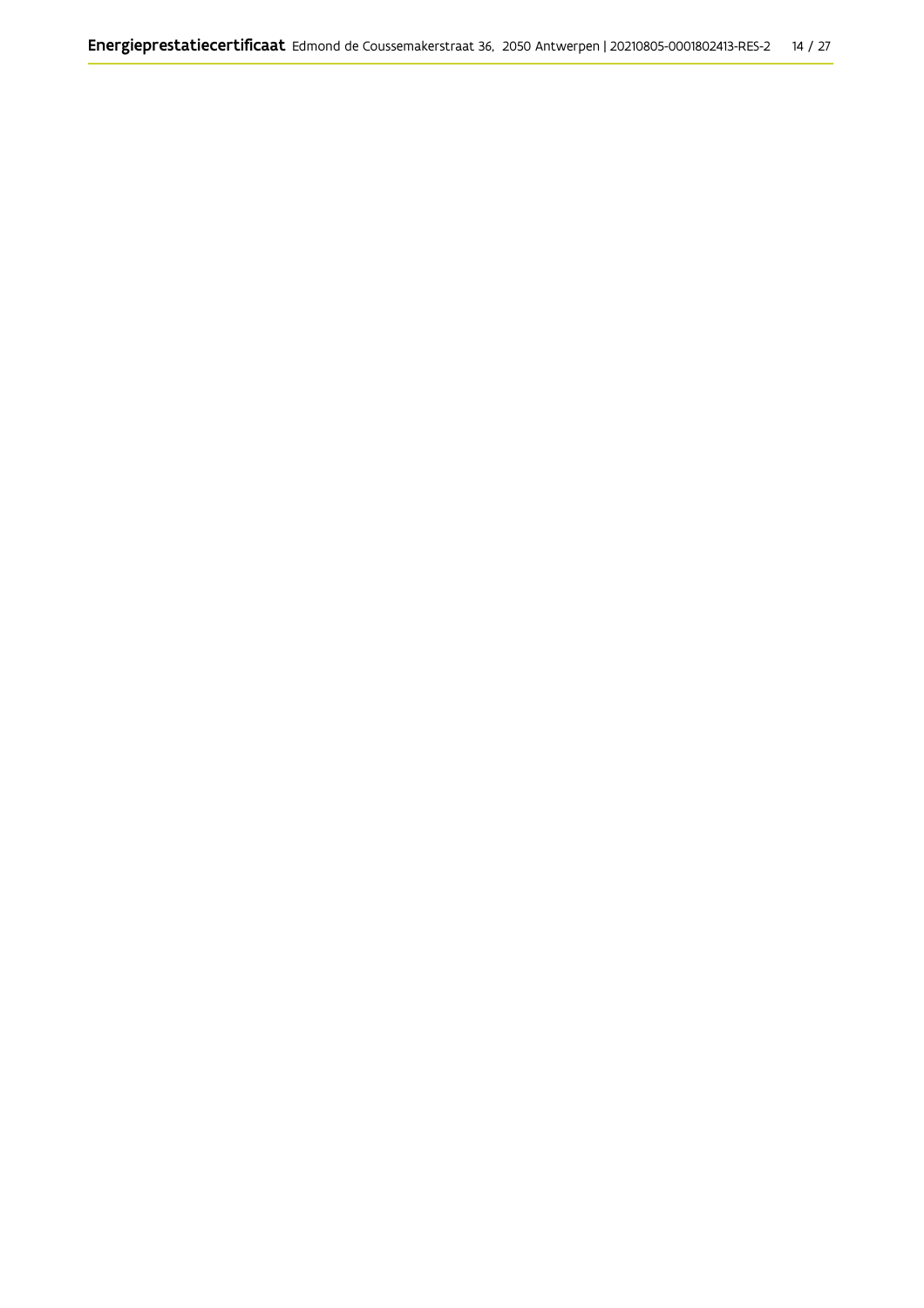# Technische fiche van de muren

De energiedeskundige heeft de onderstaande gegevens ingevoerd. Bezorg die gegevens aan uw vakman.

|           | Beschrijving    | Oriëntatie | Netto-oppervlakte (m <sup>2</sup> ) | Diepte onder maaiveld (m) | U-waarde bekend (W/(m <sup>2</sup> K)) | R-waarde bekend (m <sup>2</sup> K/W) | Isolatie                                 | Ref.jaar renovatie       | Luchtlaag | Muurtype | Berekende U-waarde<br>(W/(m <sup>2</sup> K)) |  |  |                                          |                          |  |  |
|-----------|-----------------|------------|-------------------------------------|---------------------------|----------------------------------------|--------------------------------------|------------------------------------------|--------------------------|-----------|----------|----------------------------------------------|--|--|------------------------------------------|--------------------------|--|--|
|           | Buitenmuur      |            |                                     |                           |                                        |                                      |                                          |                          |           |          |                                              |  |  |                                          |                          |  |  |
|           | Voorgevel       |            |                                     |                           |                                        |                                      |                                          |                          |           |          |                                              |  |  |                                          |                          |  |  |
| ۰         | VG1             | <b>NO</b>  | 8,4                                 |                           |                                        |                                      | 35mm XPS<br>zonder regelwerk<br>in spouw | $\overline{\phantom{0}}$ | onbekend  | a        | 0,53                                         |  |  |                                          |                          |  |  |
|           |                 |            |                                     |                           |                                        |                                      | 35mm XPS<br>zonder regelwerk<br>in spouw | $\overline{\phantom{a}}$ |           |          |                                              |  |  |                                          |                          |  |  |
| ٠         | VG <sub>2</sub> | <b>NO</b>  | 13,7                                | $\overline{\phantom{a}}$  | $\overline{\phantom{a}}$               | $\overline{\phantom{0}}$             | 35mm XPS<br>zonder regelwerk<br>in spouw | $\overline{\phantom{a}}$ | onbekend  | a        | 0,53                                         |  |  |                                          |                          |  |  |
|           |                 |            |                                     |                           |                                        |                                      | 35mm XPS<br>zonder regelwerk<br>in spouw | $\overline{a}$           |           |          |                                              |  |  |                                          |                          |  |  |
|           | Achtergevel     |            |                                     |                           |                                        |                                      |                                          |                          |           |          |                                              |  |  |                                          |                          |  |  |
| $\bullet$ | AG1             | ZW         | 35                                  |                           |                                        |                                      | 35mm XPS<br>zonder regelwerk<br>in spouw | $\overline{\phantom{0}}$ | onbekend  | a        | 0,53                                         |  |  |                                          |                          |  |  |
|           |                 |            |                                     |                           |                                        |                                      |                                          |                          |           |          |                                              |  |  | 35mm XPS<br>zonder regelwerk<br>in spouw | $\overline{\phantom{a}}$ |  |  |
|           | Rechtergevel    |            |                                     |                           |                                        |                                      |                                          |                          |           |          |                                              |  |  |                                          |                          |  |  |
| $\bullet$ | RG1             | <b>NW</b>  | 5,7                                 |                           |                                        |                                      | 35mm XPS<br>zonder regelwerk<br>in spouw | $\overline{a}$           | onbekend  | a        | 0,53                                         |  |  |                                          |                          |  |  |
|           |                 |            |                                     |                           |                                        |                                      | 35mm XPS<br>zonder regelwerk<br>in spouw |                          |           |          |                                              |  |  |                                          |                          |  |  |
|           | Linkergevel     |            |                                     |                           |                                        |                                      |                                          |                          |           |          |                                              |  |  |                                          |                          |  |  |
| $\bullet$ | LG1             | ZO         | 1,8                                 |                           |                                        |                                      | 35mm XPS<br>zonder regelwerk<br>in spouw | $\overline{\phantom{a}}$ | onbekend  |          | $a$ 0,53                                     |  |  |                                          |                          |  |  |
|           |                 |            |                                     |                           |                                        |                                      | 35mm XPS<br>zonder regelwerk<br>in spouw | $\overline{\phantom{a}}$ |           |          |                                              |  |  |                                          |                          |  |  |
|           | LG <sub>2</sub> | ZO         | 3,8                                 |                           |                                        | $\overline{\phantom{0}}$             | 35mm XPS<br>zonder regelwerk<br>in spouw | $\overline{\phantom{a}}$ | onbekend  | a        | 0,53                                         |  |  |                                          |                          |  |  |
| ٠         |                 |            |                                     |                           |                                        |                                      | 35mm XPS<br>zonder regelwerk<br>in spouw | $\overline{\phantom{a}}$ |           |          |                                              |  |  |                                          |                          |  |  |
|           | LG3             | <b>ZO</b>  | 39                                  |                           |                                        |                                      | 35mm XPS<br>zonder regelwerk<br>in spouw | $\overline{\phantom{a}}$ | onbekend  | a        | 0,53                                         |  |  |                                          |                          |  |  |
|           |                 |            |                                     |                           |                                        |                                      |                                          |                          |           |          |                                              |  |  |                                          |                          |  |  |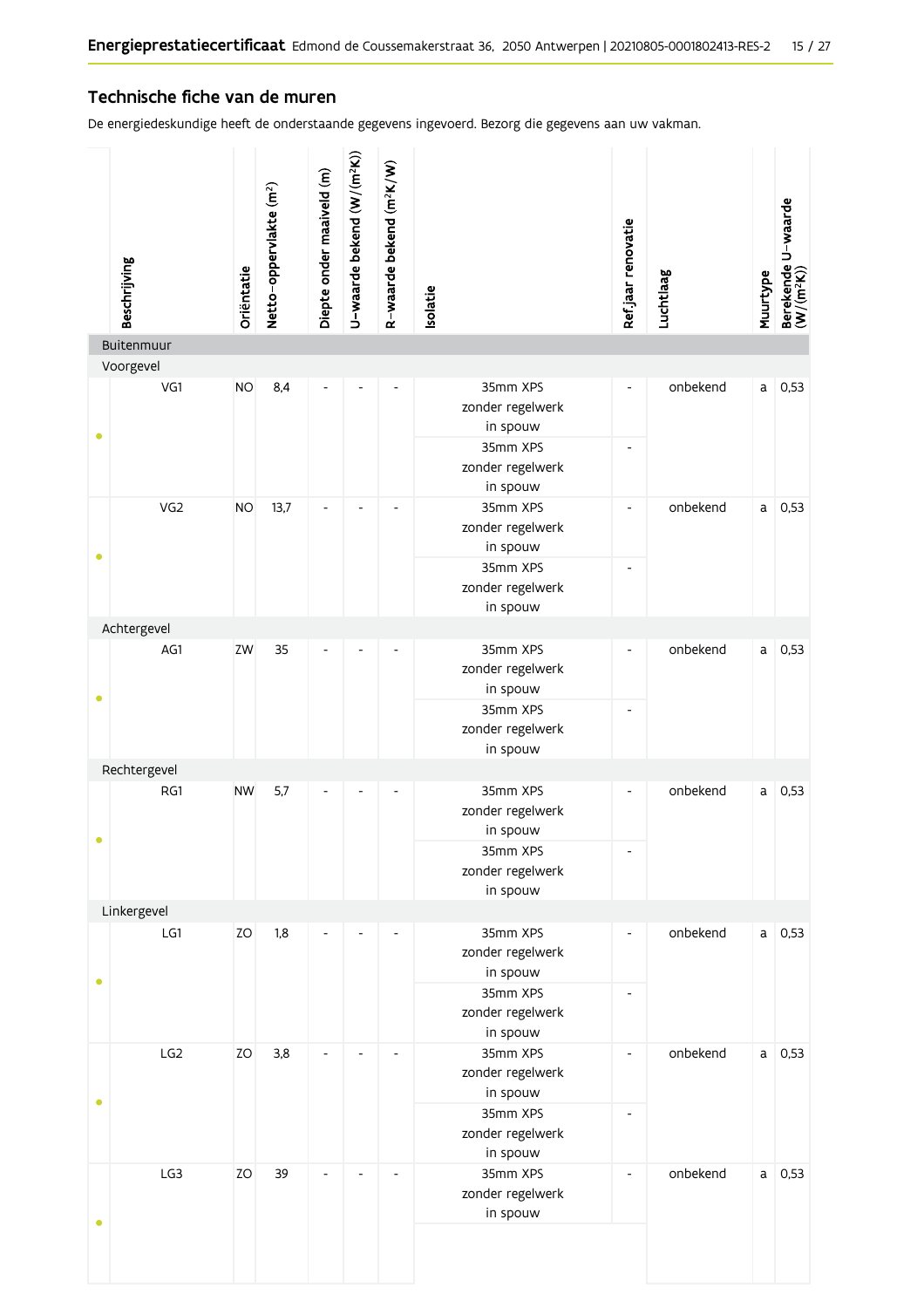|                                        |           |     |                          |                          |                          | 35mm XPS<br>zonder regelwerk<br>in spouw | ٠                        |          |   |      |
|----------------------------------------|-----------|-----|--------------------------|--------------------------|--------------------------|------------------------------------------|--------------------------|----------|---|------|
| Muur in contact met verwarmde ruimte   |           |     |                          |                          |                          |                                          |                          |          |   |      |
| Voorgevel                              |           |     |                          |                          |                          |                                          |                          |          |   |      |
| VG3 aansluiting mu NO<br>ur met gebuur |           | 1,1 | $\overline{\phantom{a}}$ | $\overline{\phantom{a}}$ | $\overline{\phantom{a}}$ | isolatie afwezig                         | $\overline{\phantom{a}}$ | onbekend | a | 1,92 |
| Rechtergevel                           |           |     |                          |                          |                          |                                          |                          |          |   |      |
| RG3 muur met<br>gebuu<br>r             | <b>NW</b> | 87  | $\overline{\phantom{a}}$ | $\overline{\phantom{a}}$ | ٠                        | isolatie afwezig                         | ٠                        | onbekend | a | 1,92 |
| Linkergevel                            |           |     |                          |                          |                          |                                          |                          |          |   |      |
| LG5 muur met<br>gebuu<br>r             | ZO        | 48  | $\overline{\phantom{a}}$ | $\overline{\phantom{a}}$ | ٠                        | isolatie afwezig                         | ٠                        | onbekend | a | 1,92 |

### Legende

a muur niet in isolerende snelbouwsteen of cellenbeton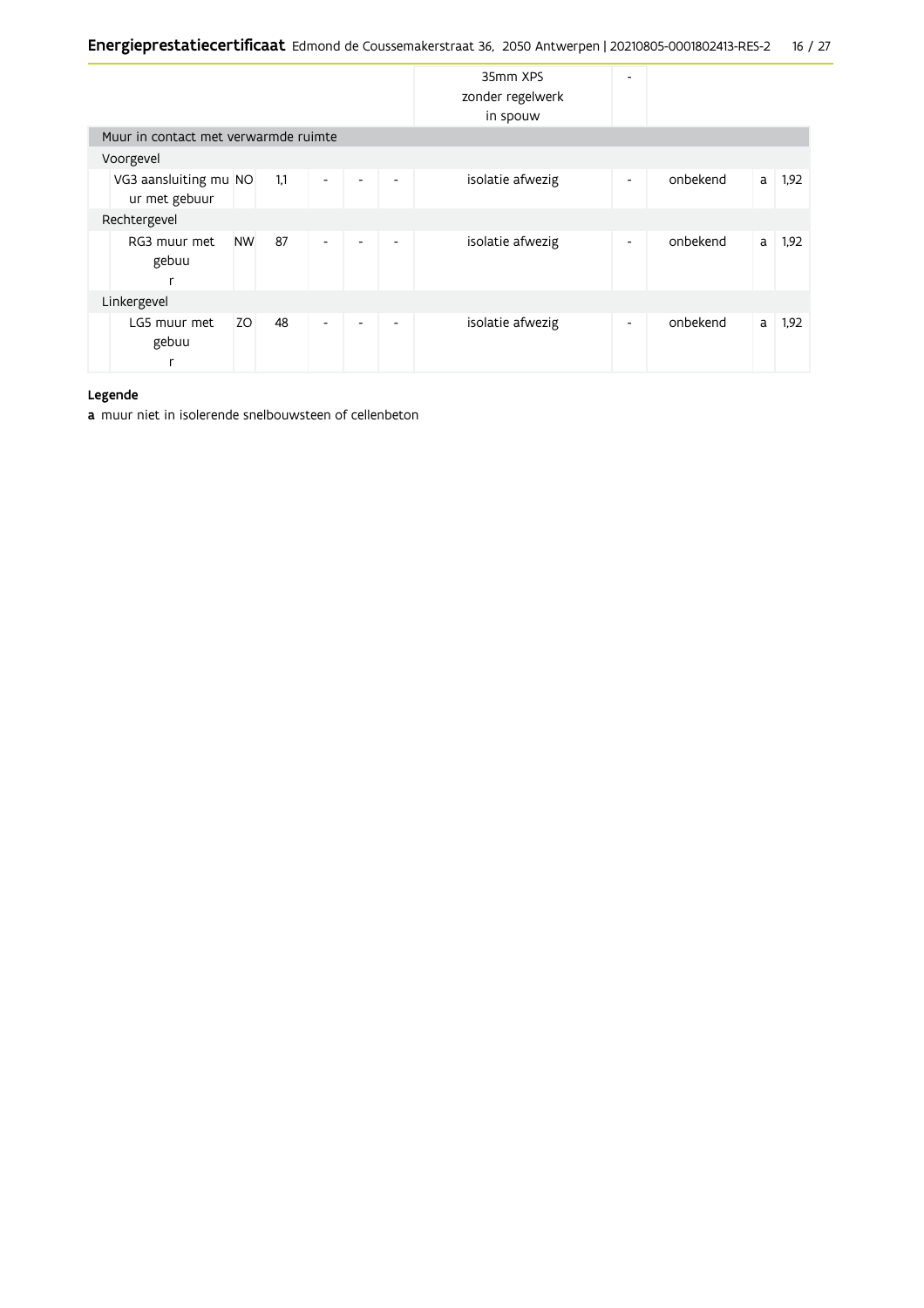# Vloeren

IT

|⊥⊞

Vloer boven kelder of buiten 0,4 m<sup>2</sup> van de vloer is vermoedelijk te weinig Plaats bijkomende isolatie. geïsoleerd.

€ 500

### Vloer op volle grond

66 m<sup>2</sup> van de vloer op volle grond isoleert vermoedelijk redelijk goed. Bij vloeren op volle grond kunnen de warmteverliezen redelijk beperkt zijn, zelfs als er maar weinig isolatie aanwezig is. Deze vloer voldoet echter nog niet aan de energiedoelstelling.

Overweeg bij een grondige renovatie om bijkomende isolatie in de vloer te plaatsen.

Bij de isolatie van uw vloeren kunt u het best streven naar een U-waarde van maximaal 0,24 W/(m<sup>2</sup>K). Bij een vloer boven een kelder komt dat overeen met een isolatielaag van ongeveer 10 cm minerale wol ( $\lambda_d$  = 0,040 W/(mK)) of 7 cm gespoten PUR of PIR ( $\lambda_0$  = 0,030 W/(mK)). Omdat de warmteverliezen naar de grond beperkt zijn, hoeft de isolatielaag in vloeren op volle grond iets minder dik te zijn.

Hoogstwaarschijnlijk renoveert u uw vloer(en) maar één keer grondig. Isoleer daarom meteen maximaal. De energiedoelstelling van 0,24 W/(m<sup>2</sup>K) vormt de basis, maar u kunt altijd streven naar beter.

# Een vloer boven (kruip)kelder, onverwarmde ruimte of buitenomgeving isoleren

De isolatie wordt aan de onderkant van uw vloer aangebracht, op voorwaarde dat de kelder toegankelijk en minstens 50 cm hoog is. Keldermuren onderbreken de vloerisolatie en zorgen voor koudebruggen. Dat kunt u oplossen door de keldermuren ter plaatse van de aansluiting met de vloerisolatie ook met isolatie in te pakken. Hebt u een kruipkelder? Vraag dan steeds advies aan een specialist, want kruipkelders isoleren is niet eenvoudig en kan bouwfysisch delicaat zijn.

# Een vloer op volle grond isoleren

Om het niveau van uw vloer te kunnen behouden wordt de vloerbedekking, dekvloer en draagvloer afgebroken en wordt de nodige grond uitgegraven. Let daarbij wel op dat uw funderingen diep genoeg zitten. De isolatie wordt op een nieuwe betonplaat aangebracht en afgewerkt met een nieuwe dekvloer en nieuwe vloerbedekking.

Als het geen probleem is dat uw vloer verhoogt, dan is enkel de afbraak van de dekvloer en de vloerbedekking nodig. De isolatie wordt dan op de behouden draagvloer aangebracht en afgewerkt met een nieuwe dekvloer en vloerbedekking. Controleer hierbij altijd of de draagkracht van uw bestaande vloer voldoende groot is.

Denk vooruit!

· Isoleert u eerst uw vloeren en dan uw muren? Hou dan nu al rekening met de aansluiting van de muurisolatie die u later gaat plaatsen. Zo kunt u koudebruggen vermijden.

#### Denk vooruit! ្ម

- · Nadien uw muren isoleren? Zorg nu al dat de muurisolatie zal kunnen aansluiten op de vloerisolatie. Zo vermijdt u koudebruggen.
- Nadien uw installatie voor ruimteverwarming vervangen? Overweeg dan nu al om vloerverwarming te plaatsen.
- · Denk bij de renovatie van uw vloer al aan de installaties die u later wilt aanpassen. Plaats eventueel wachtbuizen voor technieken (bv. elektriciteitsleidingen) die u later nog wilt toevoegen.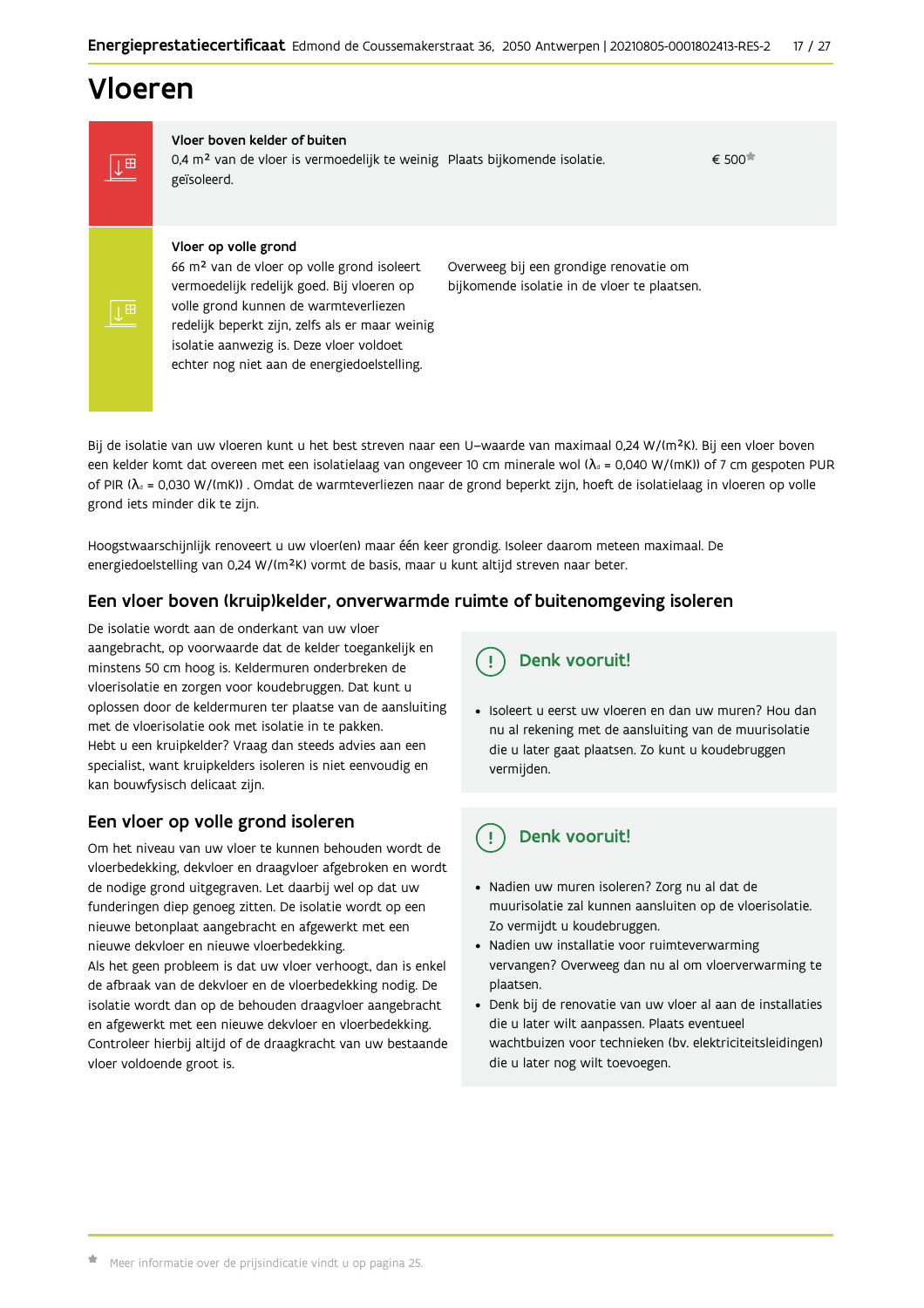

# Technische fiche van de vloeren

De energiedeskundige heeft de onderstaande gegevens ingevoerd. Bezorg die gegevens aan uw vakman.



### Legende

a vloer niet in cellenbeton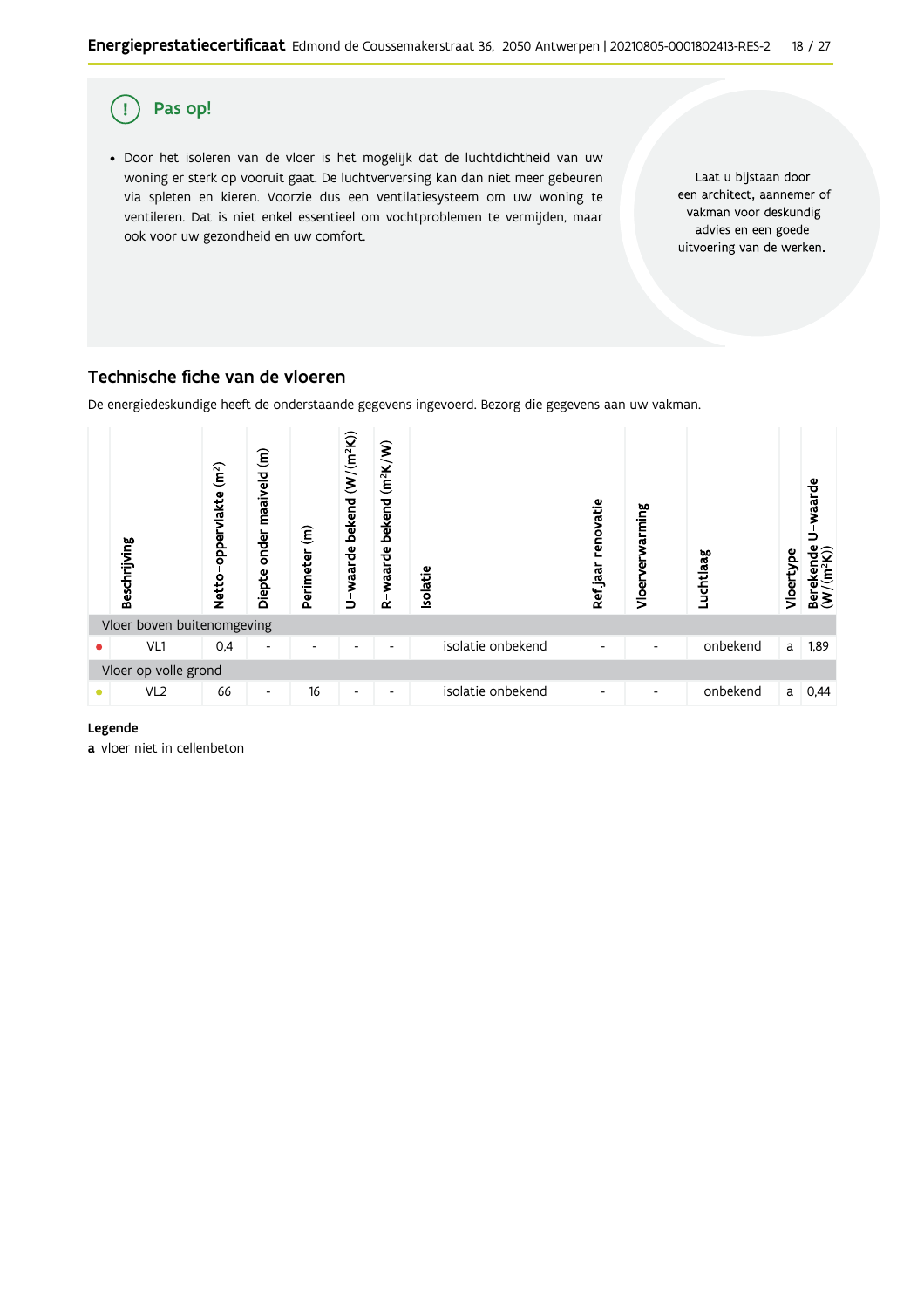# Ruimteverwarming

| Verwarming<br>8% van de woning wordt verwarmd met een Er is echter ook een condenserende ketel<br>(accumulerende) kachel. | aanwezig. Verwijder de kachel(s) en<br>onderzoek of het mogelijk is om de<br>ruimtes, die momenteel door de kachel(s)<br>verwarmd worden, aan de condenserende<br>ketel te koppelen. Plaats een<br>afgiftesysteem, bij voorkeur op lage<br>temperatuur.                                              | $\epsilon$ 1 000 $\pi$ |
|---------------------------------------------------------------------------------------------------------------------------|------------------------------------------------------------------------------------------------------------------------------------------------------------------------------------------------------------------------------------------------------------------------------------------------------|------------------------|
| aanwezig die voor een deel van de verwarming is ingerekend (CE-label).                                                    | Opmerking van de energiedeskundige: In de living is een gaskachel Bellfires Horizon Bell XXL op gas                                                                                                                                                                                                  |                        |
| Proficiat! De verwarmingsinstallatie met condenserende ketel voldoet aan de energiedoelstelling.                          |                                                                                                                                                                                                                                                                                                      |                        |
| age.                                                                                                                      | Opmerking van de energiedeskundige: De verwarming gebeurt grotendeels met radiatoren met ther-<br>mostatische kranen, gevoed door een condenserende gasketel Chaffoteaux & Maury Niagara C Green<br>35 (CE- en HR-Top label) en gekoppeld aan een kamerthermostaat Theben. De ketel hangt in de gar- |                        |

Bij de renovatie van uw verwarmingsinstallatie kunt u het best kiezen voor een energiezuinig systeem. Gebruik zo veel mogelijk hernieuwbare energiebronnen.

# Aankoppelen aan het aanwezige toestel

Er is in uw woning al een efficiënt verwarmingstoestel aanwezig. Onderzoek of het mogelijk is om de niet efficiënt verwarmde ruimtes aan dat toestel aan te koppelen. Ga ook na of het toestel voorzien is van een optimale centrale regeling, zoals een kamerthermostaat in combinatie met een buitenvoeler.

# Afgiftesysteem op lage temperatuur

Bij uw renovatie kunt u het best kiezen voor een afgiftesysteem met een zo laag mogelijke werkingstemperatuur. Er zijn twee gangbare systemen.

#### Radiatoren of convectoren op lage temperatuur

Radiatoren of convectoren op lage temperatuur zien er hetzelfde uit als de standaardvarianten, maar worden gevoed met water van maximaal 45 graden in plaats van 70 graden of meer.

# $\bigodot$

• Snel systeem waardoor uw woning snel opwarmt.

# ⊙

· Radiatoren op lage temperatuur zijn iets groter en nemen dus meer ruimte in.

### Vloer- of wandverwarming

Bij vloer- of wandverwarming wordt water van 30 tot 40 graden door leidingen in uw vloer of wand gestuwd om het op te warmen.

 $\bigodot$ 

· Hoog comfortgevoel omdat de warmte gelijkmatig over de hele ruimte wordt verspreid en de gevoelstemperatuur hoger ligt dan de luchttemperatuur.

G

• Traag systeem waardoor uw woning maar geleidelijk aan opwarmt.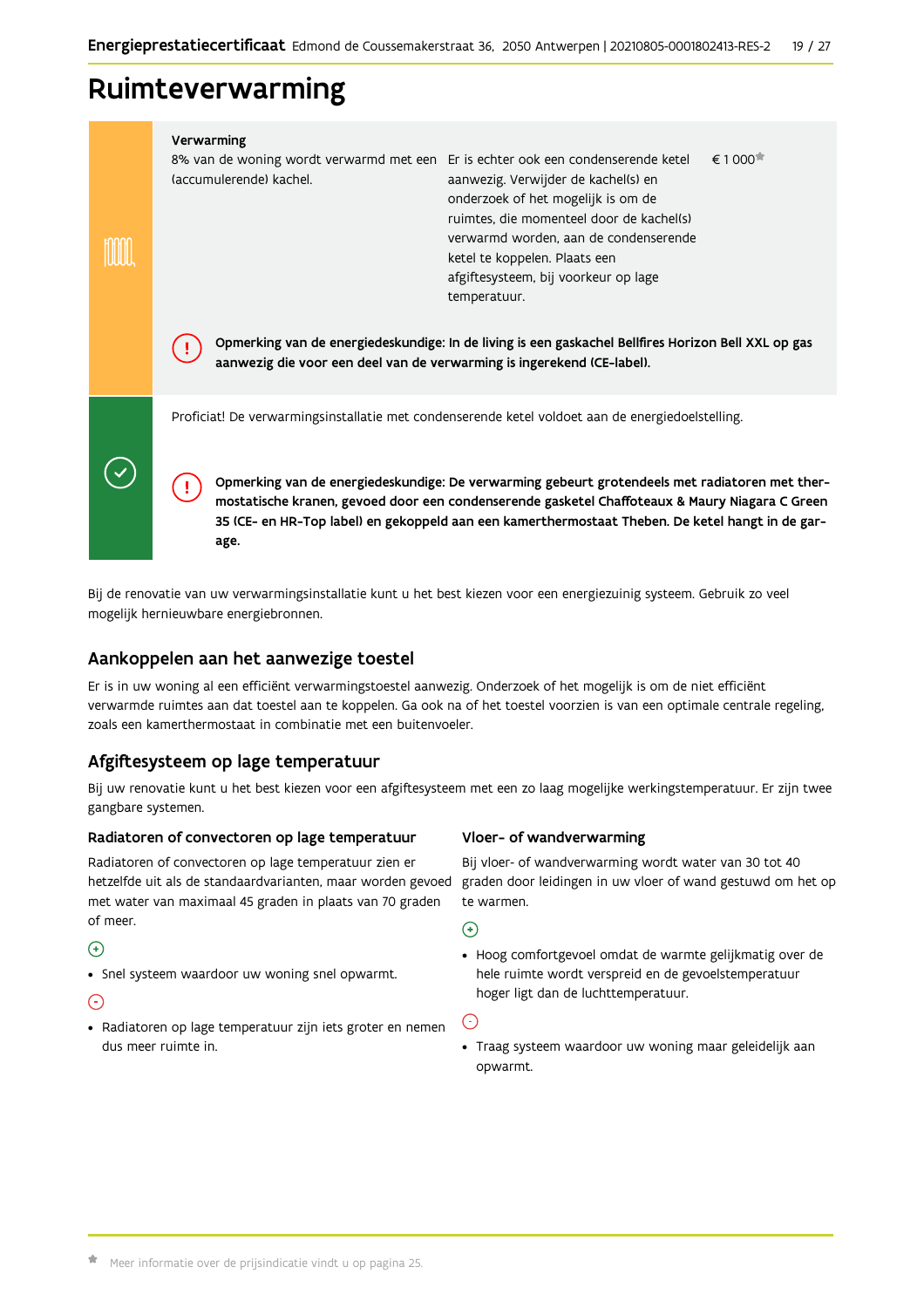#### Ţ Denk vooruit!

- · Overweegt u op lage temperatuur te verwarmen, controleer dan eerst of uw centrale verwarmingstoestel daarvoor geschikt is.
- Bent u van plan om vloerverwarming te plaatsen, plaats dan eerst voldoende isolatie in de vloer. Hou er rekening mee dat u achteraf geen isolatie meer kunt bijplaatsen boven op de vloer.
- · Bent u van plan om wandverwarming te plaatsen, plaats dan eerst voldoende isolatie in de muur. Hou er rekening mee dat u achteraf geen isolatie meer kunt bijplaatsen aan de binnenkant.

#### ้ <u>เ</u> Pas op!

- · Kiest u voor gefaseerd renoveren? Na bepaalde renovatiemaatregelen zult u minder hoeven te verwarmen. Hou er nu al rekening mee als u een verwarmingsoplossing kiest.
- · Let op dat u de kamerthermostaat niet plaatst tegen een buitengevel, naast een verwarmingselement of op een plaats waar veel tocht is. De regeling van uw verwarming werkt dan niet goed.

Laat u bijstaan door een architect, aannemer of vakman voor deskundig advies en een goede uitvoering van de werken.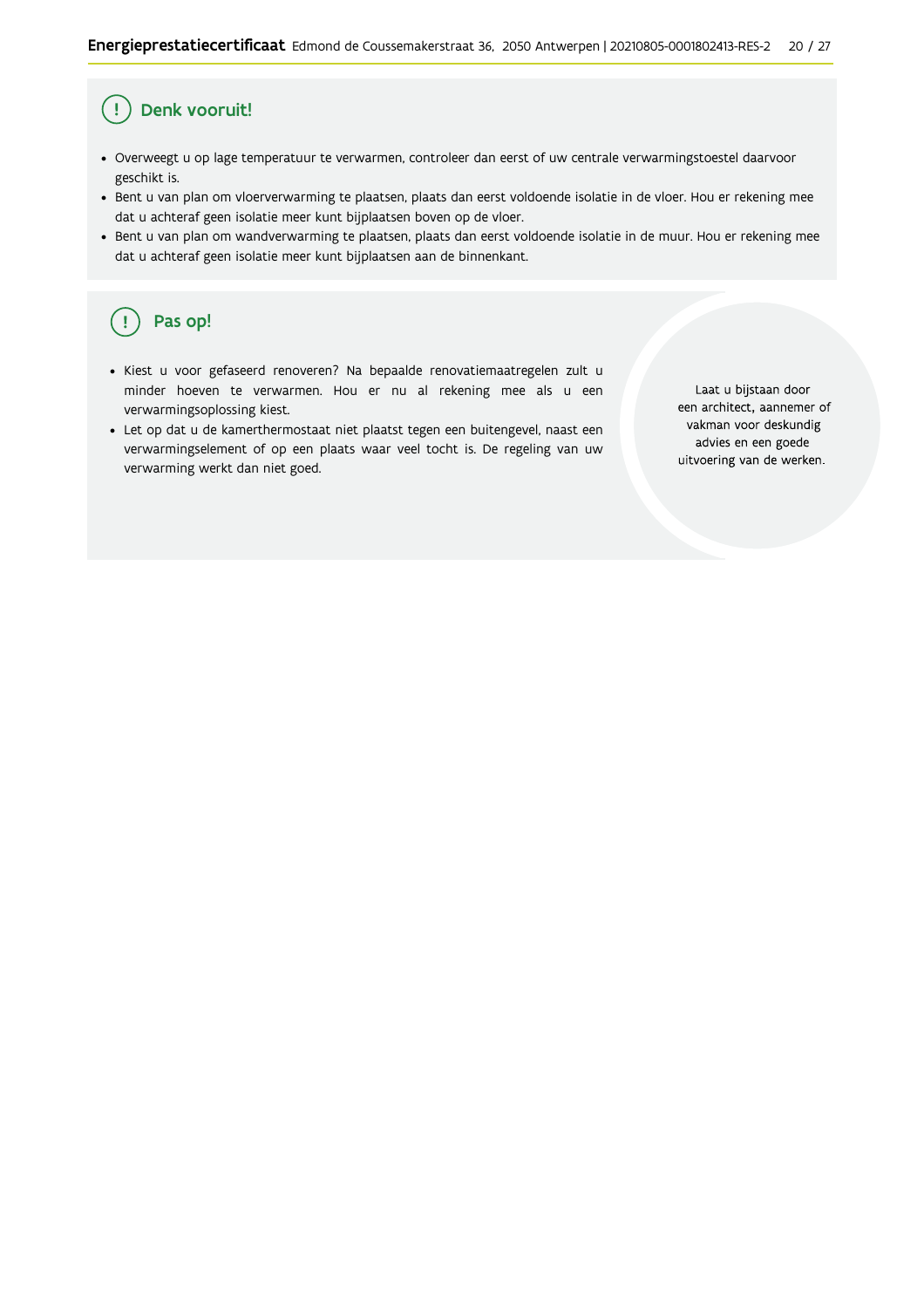# Technische fiche van de ruimteverwarming

De energiedeskundige heeft de onderstaande gegevens ingevoerd. Bezorg die gegevens aan uw vakman.

# Installaties met één opwekker

|                                    | RV1                            | RV <sub>2</sub>          |  |
|------------------------------------|--------------------------------|--------------------------|--|
|                                    | $\odot$                        | $\circledR$              |  |
| Omschrijving                       | chaffoteaux & maury            | gaskachel horizon bell   |  |
|                                    | niagara c green 35             | xxl                      |  |
| Type verwarming                    | centraal                       | decentraal               |  |
| Aandeel in volume (%)              | 92%                            | 8%                       |  |
| Installatierendement (%)           | 79%                            | 65%                      |  |
| Aantal opwekkers                   | 1                              | $\mathbf{1}$             |  |
| Opwekking                          |                                |                          |  |
|                                    | $\odot$                        | $\overline{a}$           |  |
| Type opwekker                      | individueel                    | $\overline{\phantom{a}}$ |  |
| Energiedrager                      | gas                            | gas                      |  |
| Soort opwekker(s)                  | condenserende ketel            | $\overline{\phantom{a}}$ |  |
| Bron/afgiftemedium                 | $\overline{a}$                 | $\overline{\phantom{a}}$ |  |
| Vermogen (kW)                      | $\overline{\phantom{a}}$       | $\overline{\phantom{a}}$ |  |
| Elektrisch vermogen WKK            |                                | $\overline{a}$           |  |
| (kW)                               |                                |                          |  |
| Aantal (woon)eenheden              | $\overline{a}$                 | $\overline{\phantom{a}}$ |  |
| Rendement                          | 107% t.o.v.                    | $\overline{a}$           |  |
|                                    | onderwaarde<br>$\overline{a}$  | $\blacksquare$           |  |
| Referentiejaar fabricage<br>Labels |                                | CE                       |  |
|                                    | CE, HR-top<br>binnen beschermd |                          |  |
| Locatie                            | volume                         |                          |  |
| Distributie                        |                                |                          |  |
| Externe stookplaats                | nee                            | L,                       |  |
| Ongeïsoleerde leidingen (m)        | 0m ≤ lengte ≤ 2m               |                          |  |
| Ongeïsoleerde combilus (m)         | $\overline{\phantom{a}}$       | $\overline{a}$           |  |
| Aantal (woon)eenheden op           | ÷.                             |                          |  |
| combilus                           |                                |                          |  |
| Afgifte & regeling                 |                                |                          |  |
| Type afgifte                       | radiatoren/convectoren         | $\overline{\phantom{0}}$ |  |
| Regeling                           | pompregeling                   |                          |  |
|                                    | thermostatische                |                          |  |
|                                    | radiatorkranen                 |                          |  |
|                                    | kamerthermostaat               |                          |  |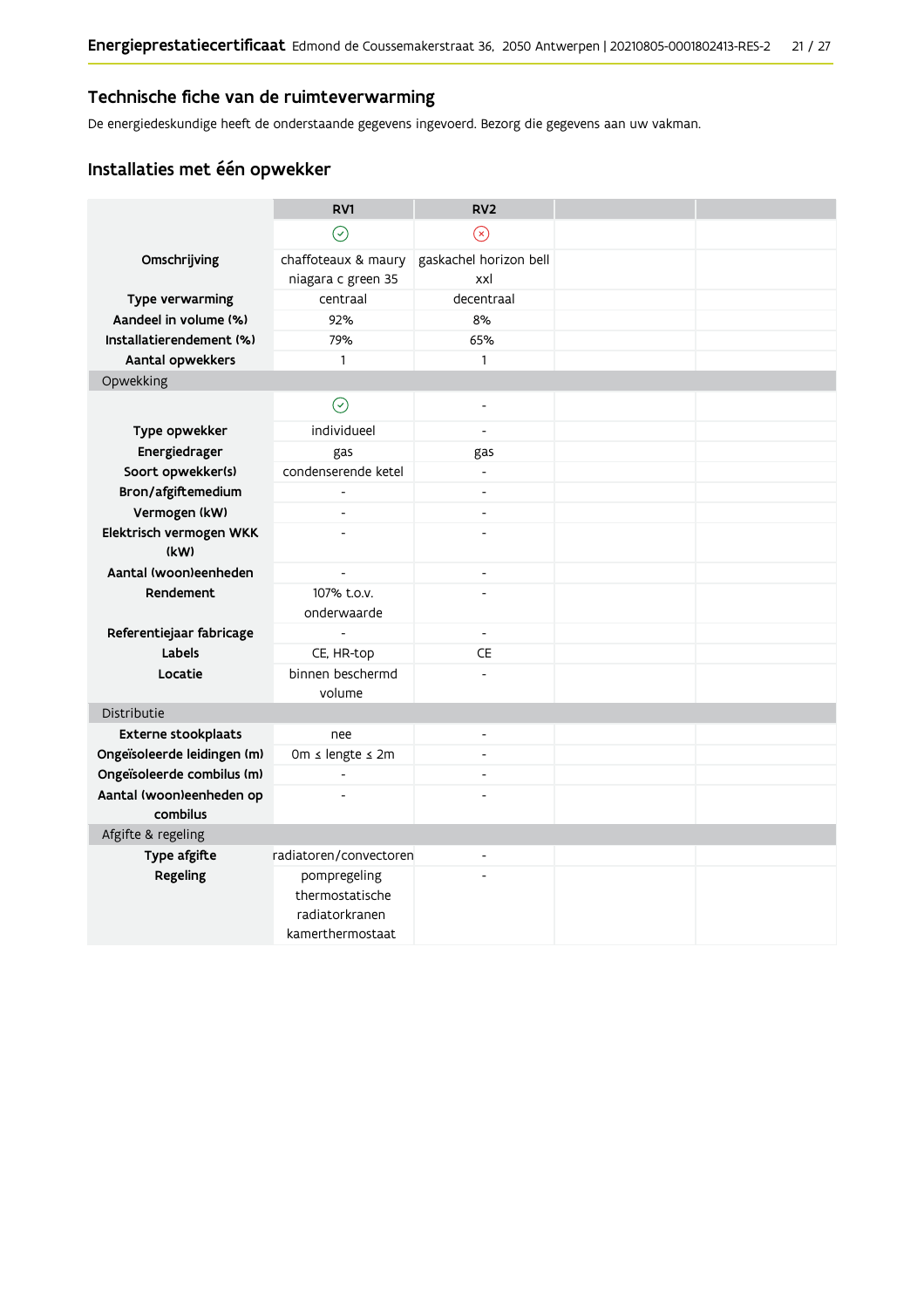# Installaties voor zonne-energie



Zonneboiler

Er is geen zonneboiler aanwezig.

Volgens de zonnekaart is het dak geschikt € 5 000 voor 4,8 m<sup>2</sup> zonnecollectoren. Overweeg de plaatsing van een zonneboiler.

Zonnepanelen Er zijn geen zonnepanelen aanwezig.

Volgens de zonnekaart is het dak geschikt  $\epsilon$  5 000<sup> $\star$ </sup> voor 20 m<sup>2</sup> zonnepanelen. Overweeg de plaatsing van zonnepanelen.

De voorgestelde aanbevelingen zijn gebaseerd op de informatie uit de zonnekaart. De zonnekaart berekent automatisch het zonnepotentieel voor uw woning en geeft een indicatie van het aantal zonnepanelen én zonnecollectoren dat u op uw dak zou kunnen plaatsen.

De zonnekaart gaat uit van het elektriciteits- en watergebruik van een standaardgezin. Hou er bij de bepaling van de grootte van de te plaatsen installatie rekening mee dat uw eigen elektriciteits- en watergebruik daarvan kan afwijken.

Als er nog geen installaties op zonne-energie aanwezig zijn, geven de aanbevelingen steeds beide opties weer. Hoewel het op energetisch vlak het best is om beide installaties te plaatsen, zal dat door plaatsgebrek op uw dak in de praktijk echter niet altijd mogelijk zijn.

Voor meer informatie over de berekening van het zonnepotentieel kunt u terecht op de zonnekaart via www.energiesparen.be/zonnekaart.

# Zonnepanelen

Zonnepanelen (ook wel fotovoltaïsche panelen of PV-panelen genoemd) zetten de energie van de zon om in elektriciteit.

Bij de bepaling van het aantal te plaatsen zonnepanelen kunt u ervoor kiezen om alleen uw eigen elektriciteitsverbruik te dekken of om meteen het volledige beschikbare dakoppervlak te benutten.

Om de zonnepanelen optimaal te laten renderen, plaatst u ze tussen oostelijke en westelijke richting onder een hoek van 20° tot 60°.

# Zonneboiler

Zonnecollectoren zetten de energie van de zon om in warmte. Een zonneboilerinstallatie bestaat uit zonnecollectoren op het dak en een opslagvat voor warm water. Een zonneboiler verwarmt een deel van het sanitair warm water met gratis zonnewarmte. Als de installatie voldoende groot is, kan ze ook in een deel van uw behoefte voor ruimteverwarming voorzien. Hou er wel rekening mee dat een zonnecollector het hoogste rendement behaalt in de zomer. Het rendement in de winter ligt beduidend lager.

Om de zonnecollectoren optimaal te laten renderen, plaatst u ze tussen oostelijke en westelijke richting onder een hoek van 20° tot 60°.



1. Zonnepaneel | 2. Omvormer | 3. Elektrische toestellen



1. Zonnecollector | 2. Opslagvat zonneboiler | 3. Sanitair warm water | 4. Afgifte-element voor ruimteverwarming (optioneel)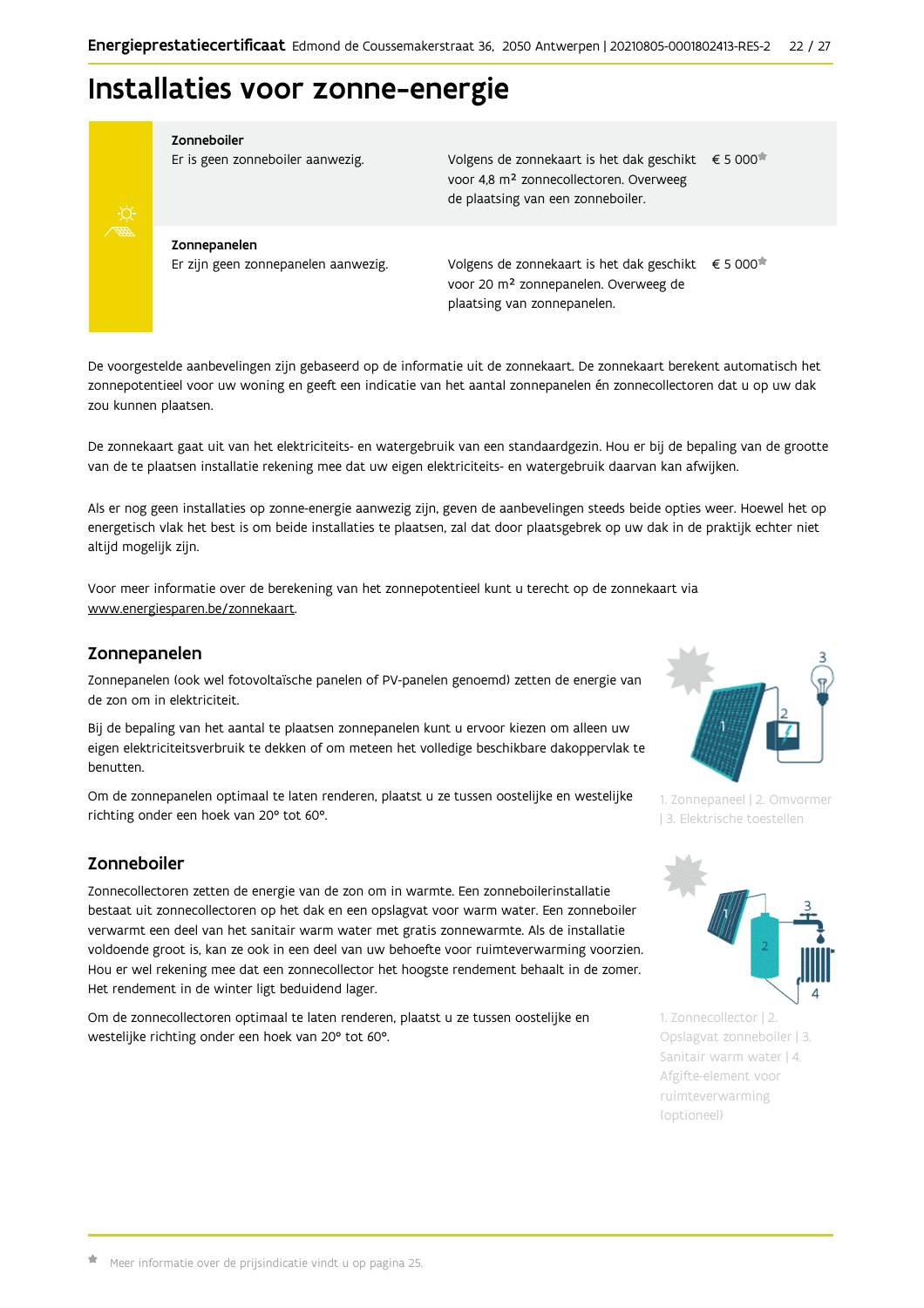#### Ţ Denk vooruit!

- · Zorg ervoor dat het dak waarop u de zonnepanelen of zonnecollectoren plaatst, goed is geïsoleerd. Als de installaties geplaatst zijn, kunt u het dak alleen nog aan de onderkant isoleren.
- · De groenste én de goedkoopste stroom is de stroom die u niet verbruikt. Probeer daarom eerst overbodig elektriciteitsverbruik te vermijden door bijvoorbeeld het sluimerverbruik te verminderen.
- · Beperk ook het gebruik van sanitair warm water door gebruik te maken van een spaardouchekop, een debietbegrenzer of een douchewarmtewisselaar.

#### Pas op!  $\left(\right.$   $\right.$

- · Schaduw van gebouwen, bomen en schoorstenen vermindert de opbrengst van zonnepanelen en zonnecollectoren.
- Informeer bij uw gemeentebestuur of u een bouwvergunning moet aanvragen voor de plaatsing van zonnepanelen of zonnecollectoren.

Laat u bijstaan door een architect, aannemer of vakman voor deskundig advies en een goede uitvoering van de werken.

# Technische fiche van de installaties op zonne-energie

Geen installaties op zonne-energie aanwezig.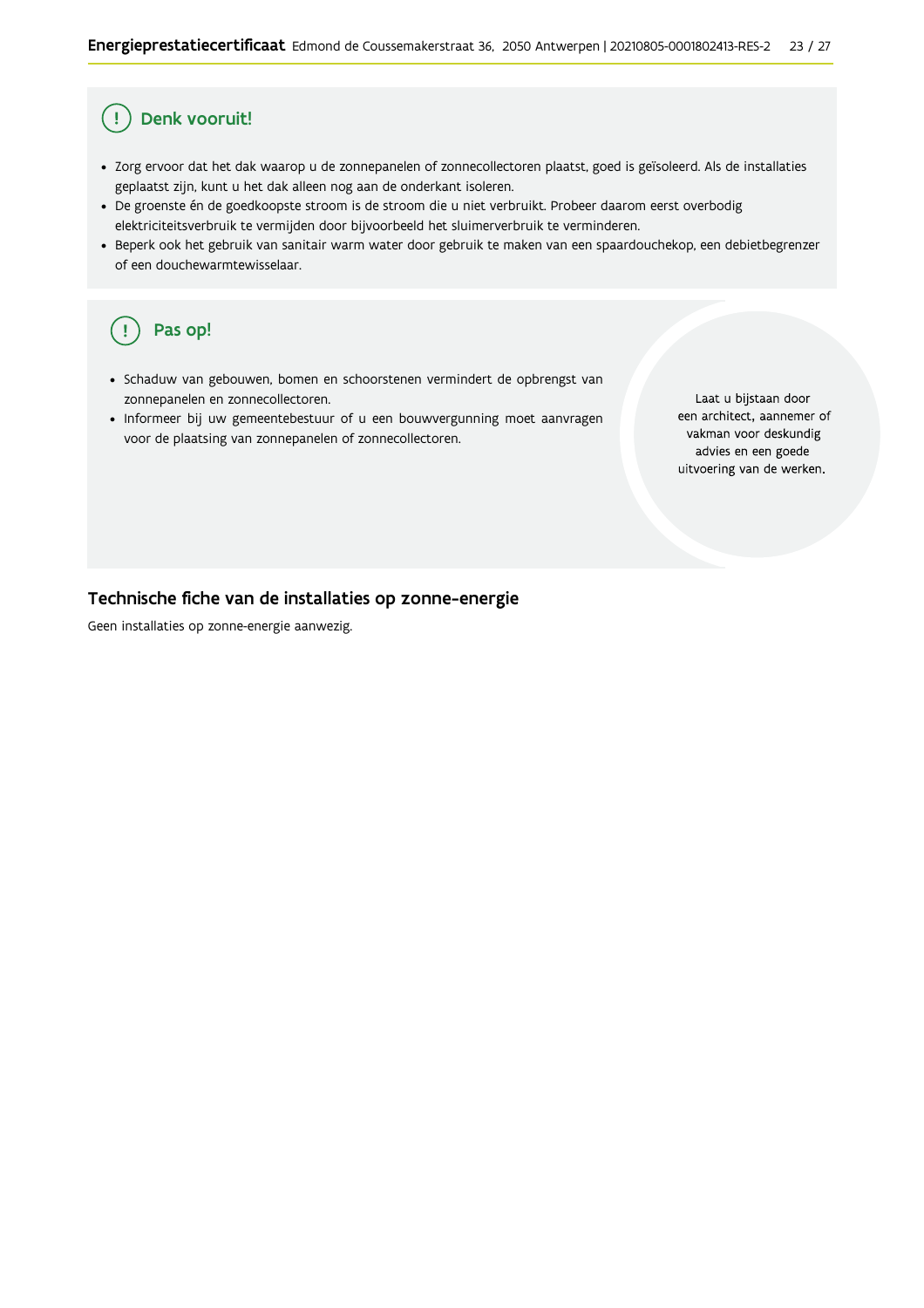# Overige installaties

# Sanitair warm water



T

Uw woning beschikt niet over een zonneboiler. Overweeg de plaatsing van een zonneboiler of warmtepompboiler. Daarmee kunt u energie besparen.

Opmerking van de energiedeskundige: Het warm water komt van de verwarmingsketel (combi-ketel)

|                                    | SWW1                     |  |
|------------------------------------|--------------------------|--|
| <b>Bestemming</b>                  | keuken en badkamer       |  |
| Opwekking                          |                          |  |
| Soort                              | individueel              |  |
| Gekoppeld aan ruimteverwarming     | ja, aan rv1              |  |
| Energiedrager                      |                          |  |
| Type toestel                       |                          |  |
| Referentiejaar fabricage           | $\overline{\phantom{a}}$ |  |
| Energielabel                       | -                        |  |
| Opslag                             |                          |  |
| Aantal voorraadvaten               | $\mathsf{O}$             |  |
| Aantal (woon)eenheden              |                          |  |
| Volume (I)                         | $\overline{\phantom{0}}$ |  |
| Omtrek (m)                         |                          |  |
| Hoogte (m)                         |                          |  |
| Isolatie                           |                          |  |
| Label                              |                          |  |
| Opwekker en voorraadvat één geheel | -                        |  |
| Distributie                        |                          |  |
| Type leidingen                     | gewone leidingen         |  |
| Lengte leidingen (m)               | > 5m                     |  |
| Isolatie leidingen                 |                          |  |
| Aantal (woon)eenheden op leidingen | ٠                        |  |

# Ventilatie

౨ Uw woning beschikt mogelijk niet over voldoende ventilatievoorzieningen. Een goede ventilatie is echter noodzakelijk om een gezond binnenklimaat te garanderen. Voorzie bij uw renovatie daarom in een ventilatiesysteem. Om energie te besparen, kunt u het best kiezen voor een systeem met vraagsturing of warmteterugwinning.

| Type ventilatie | geen of onvolledig |
|-----------------|--------------------|
|-----------------|--------------------|

# **Koeling**

Uw woning heeft kans op oververhitting, ondanks de aanwezige zonwering. Vermijd de plaatsing van een koelinstallatie, want die verbruikt veel energie. Bekijk of andere maatregelen mogelijk zijn om oververhitting tegen te gaan: 's nachts intensief ventileren, bijkomende zonwering ...

| Koelinstallatie | afwezig |
|-----------------|---------|
|-----------------|---------|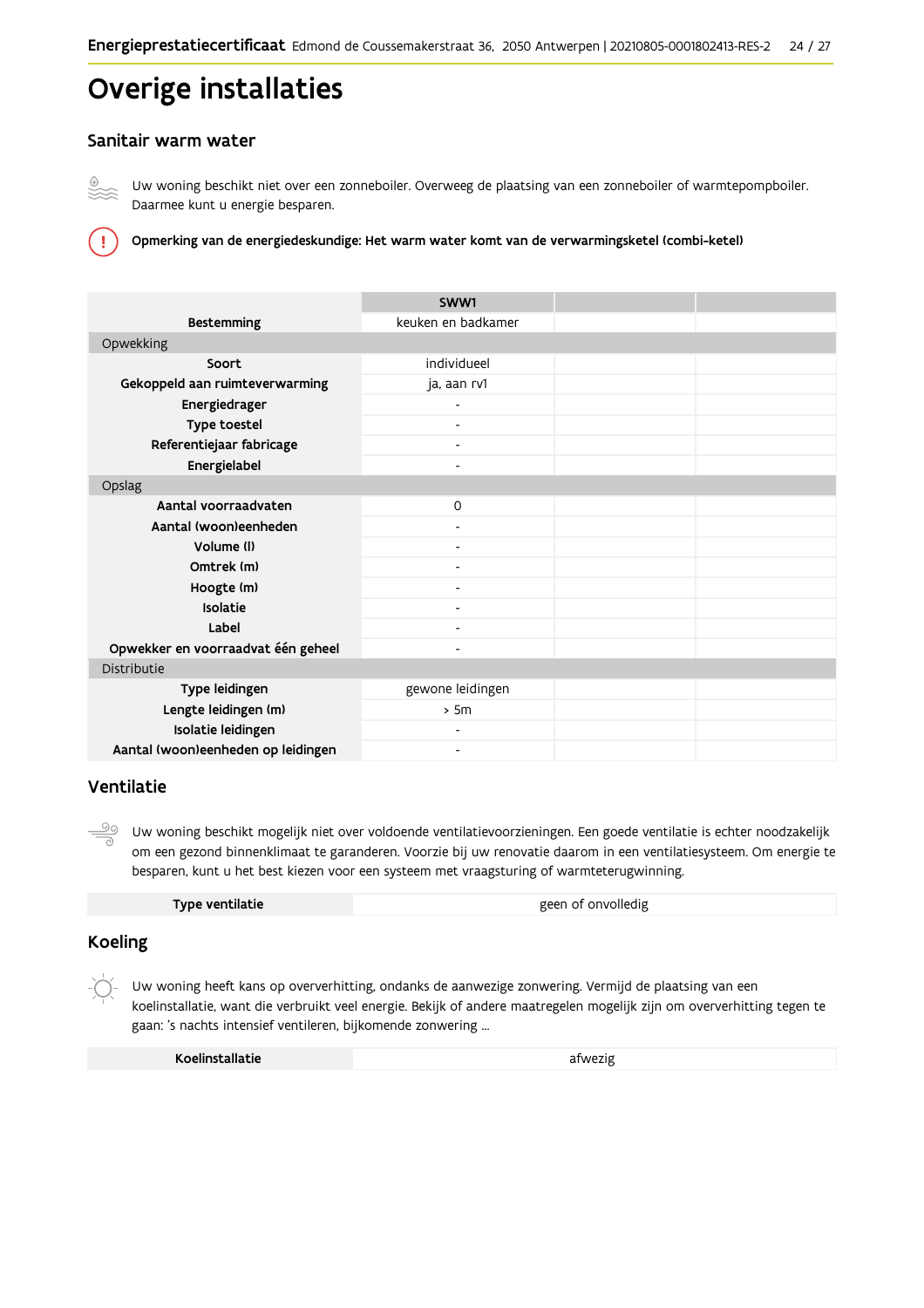# **Toelichting prijsindicaties**

# Deze toelichting beschrijft hoe de prijsberekeningen zijn opgemaakt.

De prijzen op het EPC zijn indicatieve gemiddelden die op geautomatiseerde wijze berekend zijn en afgerond zijn op 500 euro. Op basis van actuele gemiddelde eenheidsprijzen en de hoeveelheden die de energiedeskundige opgemeten heeft, berekent de software de prijsindicaties voor de aanbevolen werken. De prijsindicaties kunnen afwijken van de offerteprijzen van uw aannemer.

In de praktijk zijn vaak verschillende uitvoeringsmethodes mogelijk die niet evenveel kosten. Elke methode heeft voor- en nadelen. Het EPC oordeelt niet welke uitvoeringsmethode u het best kunt toepassen bij uw renovatie. Daarom geeft het een prijsindicatie voor de meest gangbare uitvoeringsmethode(s). Als er verschillende gangbare uitvoeringsmethodes zijn, toont het EPC de prijsindicatie voor de verschillende uitvoeringsmethodes.

De energiedeskundige controleert de prijsindicaties en de technische uitvoerbaarheid van de aanbevolen werken niet.

### De berekening

De prijsindicaties op het EPC zijn geen volledige raming van uw renovatiebudget.

Renovatiewerken die geen betrekking hebben op de verbetering van de energieprestatie van uw woning (zoals een keuken- of badkamerrenovatie), worden niet in rekening gebracht.

In de tabellen verderop leest u welke kosten vervat zitten in de prijsindicaties en welke niet.

#### De aannames

Bij de berekening worden aannames gedaan (bijvoorbeeld: het dakgebinte is gezond; het onderdak is in goede staat; er is geen vochtprobleem in de muren; de muren hebben een standaardopbouw). Het is mogelijk dat de aannames niet van toepassing zijn op de specifieke toestand van uw woning. Dat kan ertoe leiden dat bijkomende werken nodig zijn, dat andere prijzen van toepassing zijn of dat bepaalde werken een specifieke techniek vragen. Het is ook mogelijk dat u de werken niet mag uitvoeren zonder vergunning. Vraag altijd advies aan een architect, aannemer of andere vakman. Werk samen met vakmensen die in orde zijn met de verzekeringsplicht, sociale en fiscale plichten.

#### De eenheidsprijzen

De gemiddelde eenheidspriizen die in de berekening gebruikt worden, zijn inclusief de kostpriis van standaardproducten van goede kwaliteit, plaatsingskosten, vervoerskosten, de stortkosten bij afbraak en 6% btw. Ze houden geen rekening met marktschommelingen of regionale prijsverschillen. Er wordt een meerprijs ingerekend voor kleine hoeveelheden en een minprijs voor grote hoeveelheden. De eenheidsprijzen zijn bepaald op basis van de volgende bronnen: Arch-index <2012-2017>, Aspen Index <2018>, UPA-BUA-Arch<2017> en overleg met vakmensen.

## Meer informatie

Meer informatie over de prijsberekeningen vindt u op www.energiesparen.be.

### In detail bekeken

Volgende kosten zijn te afhankelijk van de situatie en worden daarom bij geen enkele prijsindicatie in rekening gebracht:

- Algemene overkoepelende kosten, zoals loonkosten van de architect of ingenieur en coördinatiekosten;
- Werfinstallaties:
- · Vergunningen, zoals een bouwvergunning of een vergunning voor de inname van het openbaar terrein;
- Toeslagen voor werken in bepaalde regio's en grootstedelijke contexten:
- · Moeilijke bereikbaarheid van (een deel) van het gebouw;
- · Obstructies door naburige percelen, gebouwen en bomen;
- · Cultuurhistorische context of elementen, erfgoed (want niet alle uitvoeringsmethodes zijn dan mogelijk);
- · Technische complexiteit ten gevolge van eigenaardigheden aan het gebouw;
- · Opmaak van een asbestinventaris en verwijderen van asbest;
- · Meerprijzen omdat de werken niet in één fase kunnen worden uitgevoerd.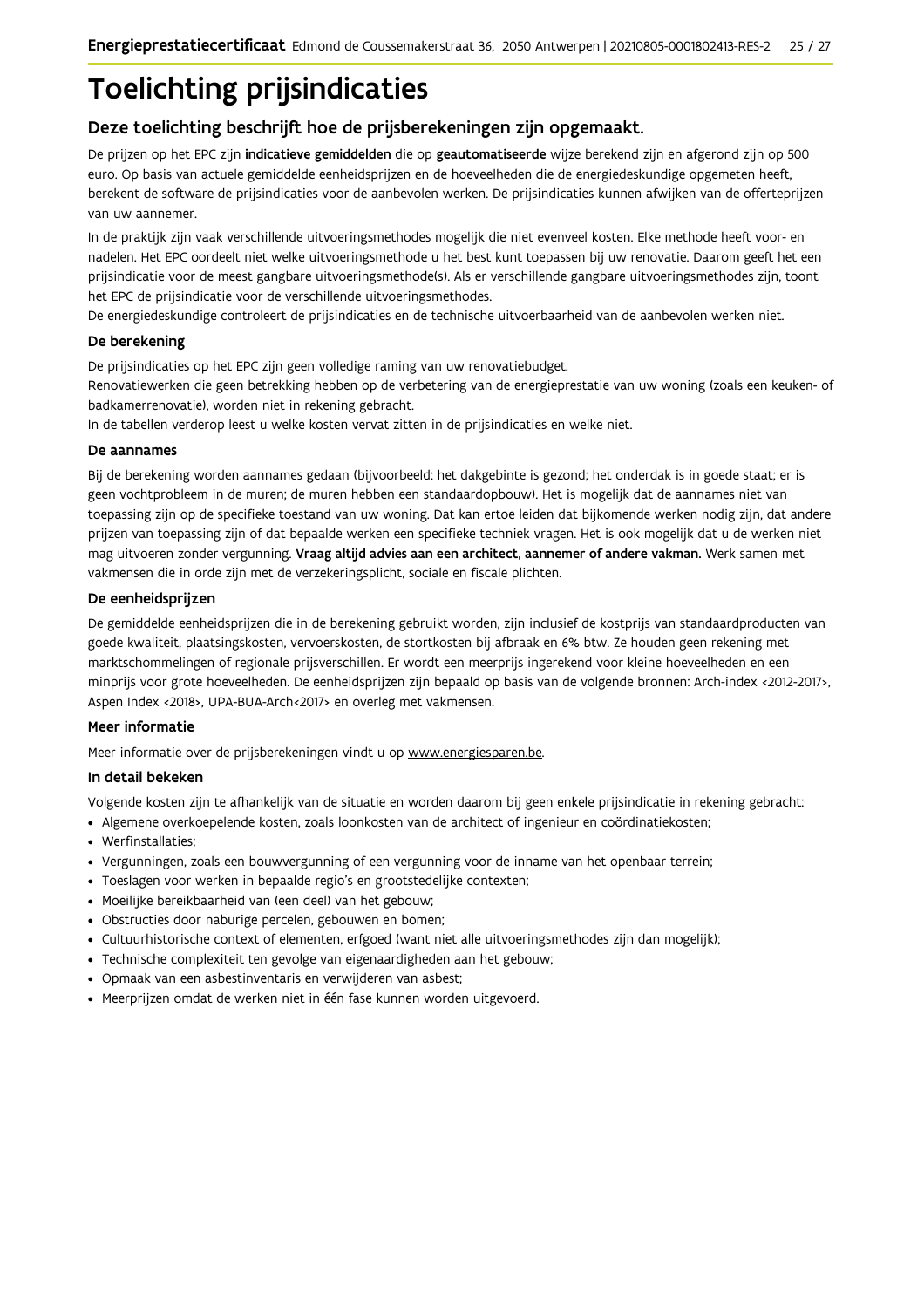In de onderstaande tabel wordt per maatregel aangegeven welke kosten wel en welke kosten niet zijn opgenomen in de berekening. Bij de werken die niet zijn inbegrepen, wordt aangenomen dat de werken niet altijd noodzakelijk zijn, of dat het element in goede staat is, gezond, stabiel, voldoende draagkrachtig, droog, correct geplaatst ...

Als u werken combineert, kan dit een prijsvoordeel opleveren.

|                                                                                                             | Inbegrepen werken                                                                                                                                                                                                                                                                                                                                                                                                                                                                                        | Niet inbegrepen                                                                                                                                                                                                                                                                                                                                |
|-------------------------------------------------------------------------------------------------------------|----------------------------------------------------------------------------------------------------------------------------------------------------------------------------------------------------------------------------------------------------------------------------------------------------------------------------------------------------------------------------------------------------------------------------------------------------------------------------------------------------------|------------------------------------------------------------------------------------------------------------------------------------------------------------------------------------------------------------------------------------------------------------------------------------------------------------------------------------------------|
| Isoleren aan de onderkant<br>(vb. boven een<br>(kruip)kelder, garage of<br>carport, uitkragende<br>vloeren) | Vloeren niet op volle grond • Plaatsen van vochtbestendige isolatie,<br>inclusief stijl- en regelwerk bij half-stijve<br>isolatieplaten<br>· Plaatsen van een standaard<br>buitenafwerking (alleen bij vloeren boven<br>een onverwarmde ruimte, zoals een garage<br>of boven een buitenruimte) = gemiddelde<br>van<br>· Gipskartonplaten (geplamuurd en<br>geschilderd)<br>· Verniste houten planken (Meranti, Rood<br>Noors Grenen)                                                                     | • Aanpassingen aan de verlichting<br>· Aanpassingen aan kabels en leidingen die<br>bevestigd zijn tegen de vloer (deze kunnen<br>in de isolatie ingewerkt worden)<br>Er wordt aangenomen dat de (kruip)kelder<br>toegankelijk is voor werken; anders gelden er<br>andere uitvoeringswijzen en prijzen. Deze zijn<br>niet in dit EPC opgenomen. |
| Vensters vervangen                                                                                          | • Afbraak en plaatsen van nieuwe draai-kip<br>vensters (gangbare maten en vormen,<br>gemiddelde prijs van hout, aluminium en<br>PVC)<br>· Plaatsen van ventilatieroosters bij een deel<br>van de vensters (tenzij mechanische<br>ventilatie aanwezig is)<br>· Plaatsen van nieuwe vensterbanken<br>· Plaatsen van dorpels bij de vervanging van<br>glasbouwstenen door vensters<br>• Herstellingen aan binnen- of<br>buitenafwerking<br>· Plaatsen van dichtingsvoegen met de gevel<br>• Een hijstoestel | · Toeslag voor bijzondere afmetingen en<br>vormen<br>· Toeslag voor bijzonder beslag, sloten of<br>beglazing met specifieke eigenschappen of<br>versieringen<br>• Rolluiken en rolluikkasten<br>• Vliegenramen                                                                                                                                 |